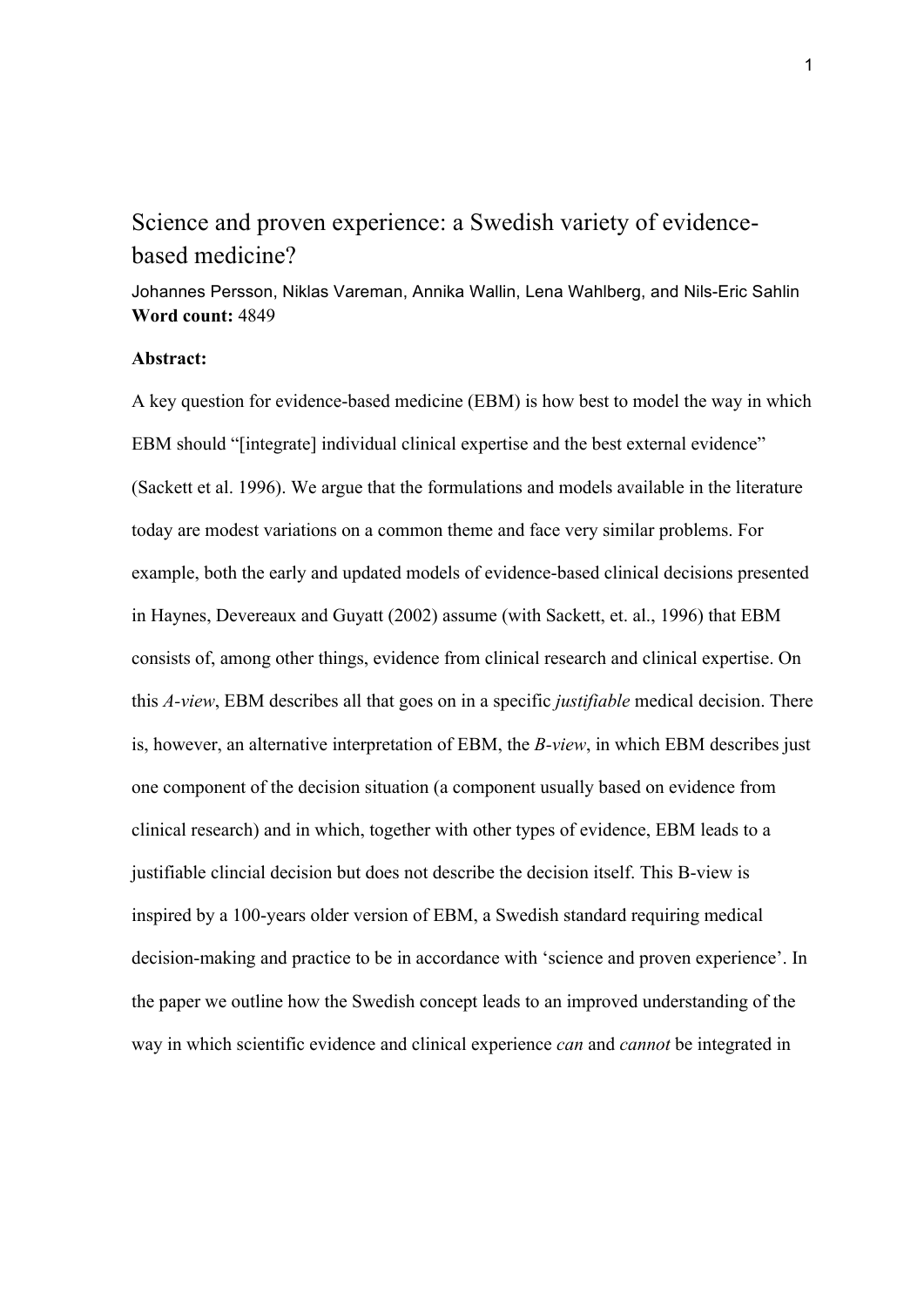light of EBM. In addition the paper sketches the as yet unexplored historical background to EBM.

#### **1. Introduction**

EBM is actually only a reformulation of the motto 'science and proven experience' (Werkö et al. 2002, 3478, our translation)

Globally, evidence-based medicine (EBM) is favoured in the public sector. In Sweden a bipartite, partly overlapping standard that is more than 100 years older than EBM applies in the public sector and parts of the private sector as well. This Swedish standard requires decision-making and practice to be based on both science and proven experience, or *vetenskap och beprövad erfarenhet* (VBE), and indeed leading Swedish physicians often think of EBM as a reformulation of the Swedish standard. Lars Werkö, "the icon beyond all comparison in Swedish health care" (Hont 2009) is a clear example (e.g. see Werkö et al. 2002 above). Since its first legal application in Swedish health care in the late 1800s, the VBE standard has been pressed into service in law and public policy in areas as diverse as medicine and health care, education, environmental risk assessment, veterinary care and social work. We shall focus on the application of VBE in medicine (VBE-M).

The Swedish concept of VBE-M helps us to understand the ways in which scientific evidence and clinical experience both *can* and *cannot* be integrated within EBM. The similarities and dissimilarities between VBE-M and EBM shed light on the capacity of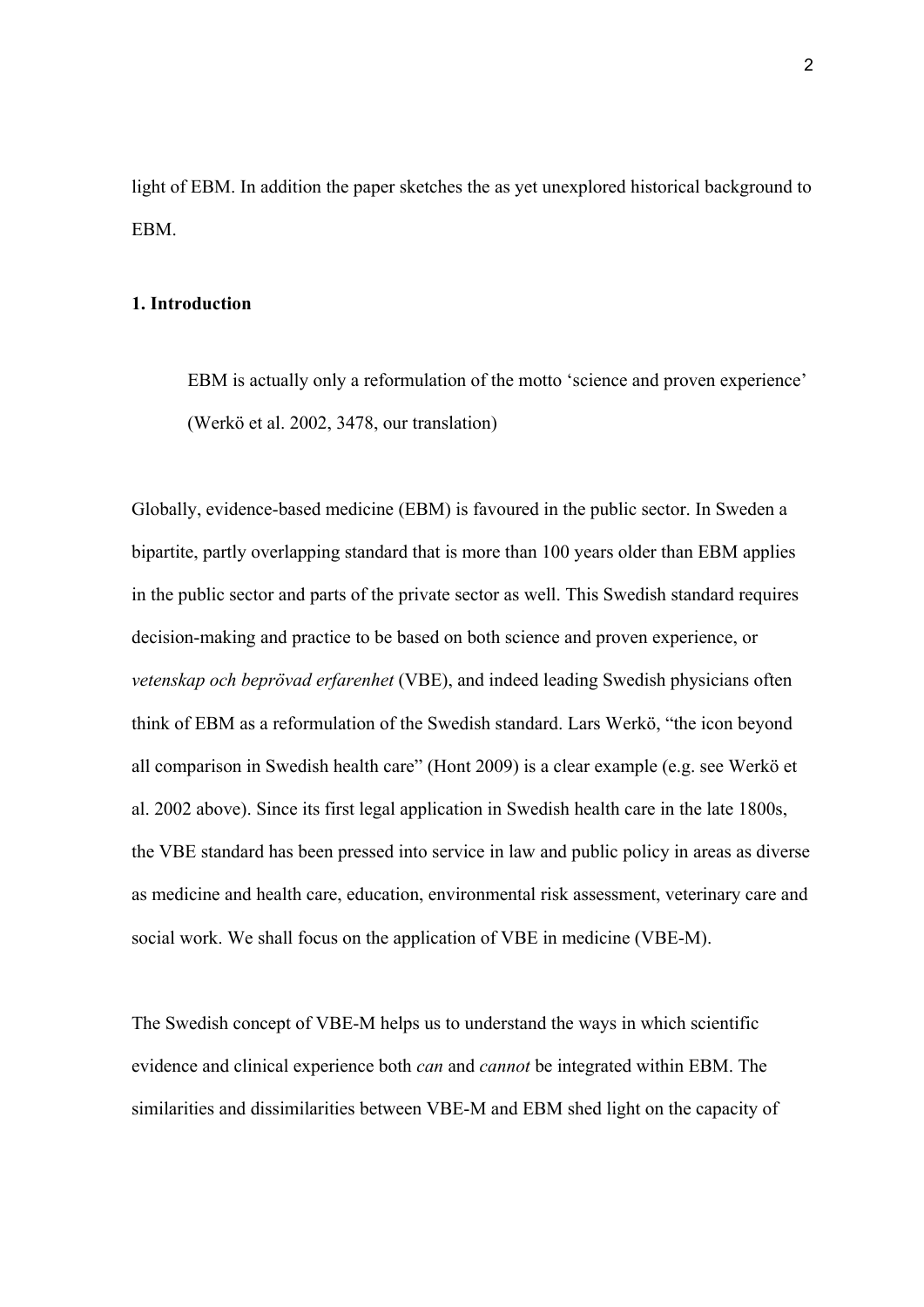EBM to "[integrate] individual clinical expertise and the best external evidence" (Sackett et al. 1996). This most influential and elusive ambition of EBM (Sackett et al. 1996) is the primary focus of the current paper. In addition, however, VBE-M helps to bring out the historical background to EBM.

#### **2. EBM and VBE-M: Similarities and dissimilarities**

Prima facie it makes sense to compare EBM and VBE-M. (1) Both introduce evidentiary standards for decision-making (not a standard for science as such). (2) Each promotes the goal of making more use of science and sound evidence in practical decision-making. But (3) the two approaches diverge, on the surface at least, when it comes to the types of evidence that should be allowed to influence practical decision-making.

(1) EBM highlights the decision-making context. It is primarily about the professions and the connection between the academic disciplines and the professions; only by implication is it about the disciplines themselves. Several of the leading articles on EBM were published in the *British Medical Journal*, which has the slogan: *helping doctors make better decisions*. Rosenberg's and Donald's well-known 1995 *BMJ* paper is entitled "Evidence based medicine: an approach to clinical problem-solving".

Similarly, in Swedish law VBE is the gold standard for decision-making and practice, especially in health care (VBE-M). For example, VBE-M states that medical practice must be based on science and proven experience. Health care workers who do *not* provide care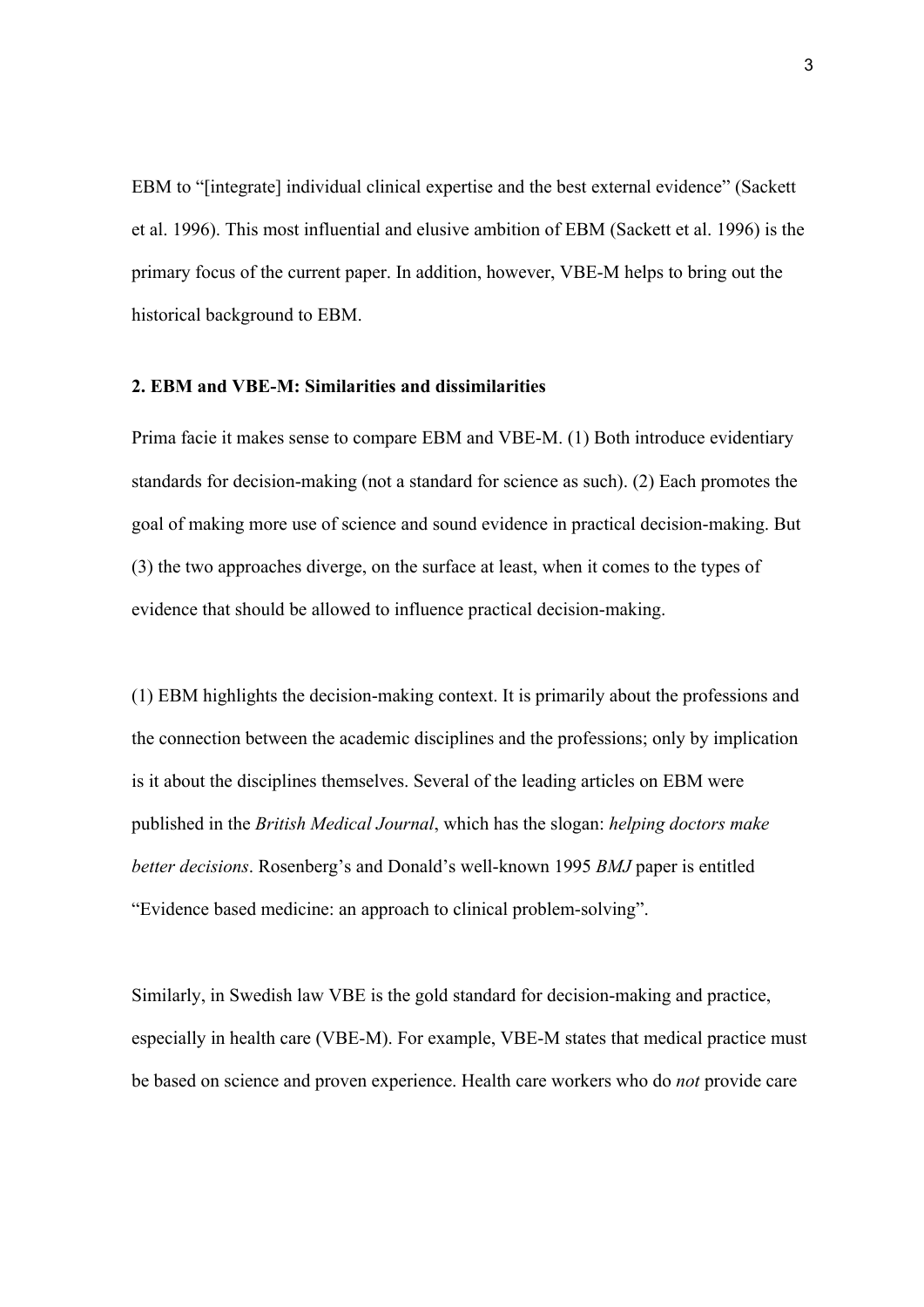in accordance with VBE-M can be criticized by the Health and Social Care Inspectorate and even be held responsible according to penal law. VBE also helps to define patients' rights to reimbursement for expenses associated with treatments in other European countries. The legislative use of science and proven experience illustrates that the notion is intended for policy-making and practical decision-making.

(2) To a large extent EBM focuses on the need to make more, and better, use of research findings in clinical decision-making:

Evidence based medicine is the process of systematically finding, appraising, and using contemporaneous research findings as the basis for clinical decisions. For decades people have been aware of the gaps between research evidence and clinical practice, and the consequences in terms of expensive, ineffective, or even harmful decision making. Inexpensive electronic databases and widespread computer literacy now give doctors access to enormous amounts of data. Evidence based medicine is about asking questions, finding and appraising the relevant data, and harnessing that information for everyday clinical practice. (Rosenberg and Donald 1995)

The focus, claims (Eddy 2005, 14) , "is on educating physicians to help them bring more research and evidence into their individual decisions about individual patients." The same goes for VBE-M. However, before we proceed it should be noted that, in health care at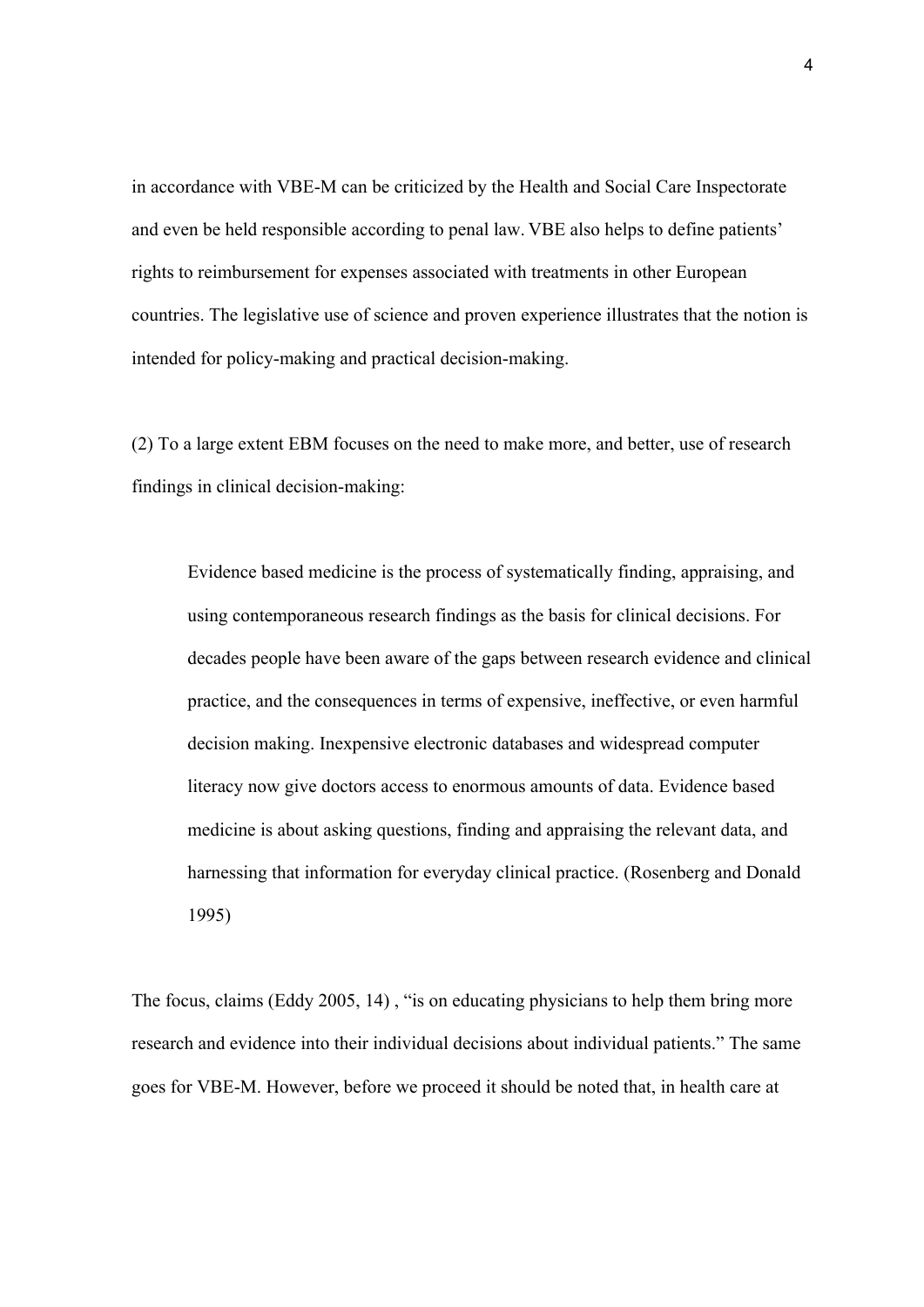least, the Swedish notion is not explicitly defined in any official documents. One will search in vain for suitable stipulations to guide applications of the laws in which the expression occurs. Hence its characteristics have to be inferred from its many applications, i.e. its use and history. We will therefore present a sketch of the history of VBE-M (and to a lesser extent EBM).

It was probably no accident that the Swedish concept emerged in health care regulations in the late 1800s (the concept itself is, at least, somewhat older; almost exactly the same formulation occurs in the oath that were taken by those who were awarded the licentiate degree in medicine in Uppsala, Lund, and Stockholm from 1829 and onwards). It is sometimes argued that the mid-1800s were dominated by lack of confidence in the therapeutic methods available in Sweden and elsewhere. Scholarly work referring to this period uses terms such as "doubt disease" (Fåhræus 1950, 98), "therapeutic nihilism" (Danek 1969, 65), "the bankruptcy of therapy", and "crisis in medical self-confidence" (Stolt 1994, Chapters 4 and 5). Mid-1800s advances in basic medical science did not reach practitioners and were generally of little therapeutic consequence (Porter 1995), and this was especially so, perhaps, for the typical Swedish countryside doctor: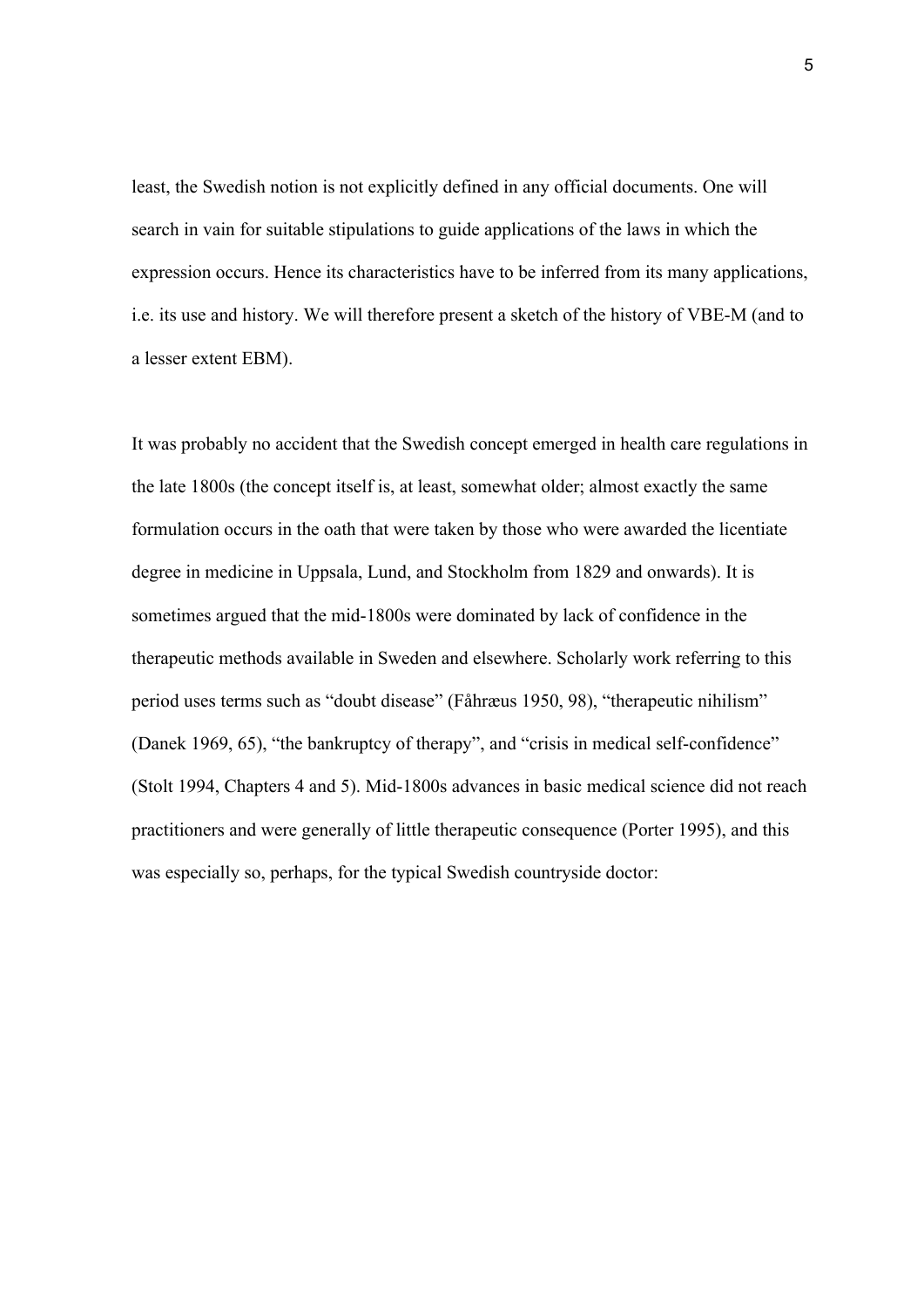Practitioners in the countryside used trial and error, and as late as 1850 they had little use of medical science in their everyday practice. (Stolt 1994, 159, our translation) $<sup>1</sup>$ </sup>

Trust in medicine as taught by the universities decreased. Quackery had been an alternative for long in Sweden, and it is reported that in the  $19<sup>th</sup>$  century it was equally natural to seek help from a "wise woman" as it is to visit the doctor today (Ling 2004, 21). The period is referred to by Swedish scholars ironically as 'the golden era of public distrust and humbug medicine' (Fåhræus 1950, 102).

Whatever the connection might have been medical science advanced rapidly during the second half of the 1800s: from Louis Pasteur's 1859 suggestion that microorganisms may cause many human and animal diseases, Joseph Lister's 1867 publication "On the Antiseptic Principle in the Practice of Surgery", showing that disinfection reduces postoperative infections, to Robert Koch's 1882-1883 isolations of the microorganism responsible for tuberculosis and cholera. In short, in Sweden the decades before the regulation was put in place involved several breakthroughs in medical science; it was a time when medical science, finally, advanced to a position from which it could actually prove useful to medical practice. It is indeed interesting that those who explain the

 $<sup>1</sup>$  Approximate translation of the Swedish original: "[Landsortspraktikerna] prövade sig</sup> fram, och ännu runt 1850 hade de förvånansvärt liten nytta av de medicinska teorierna i sin vardag."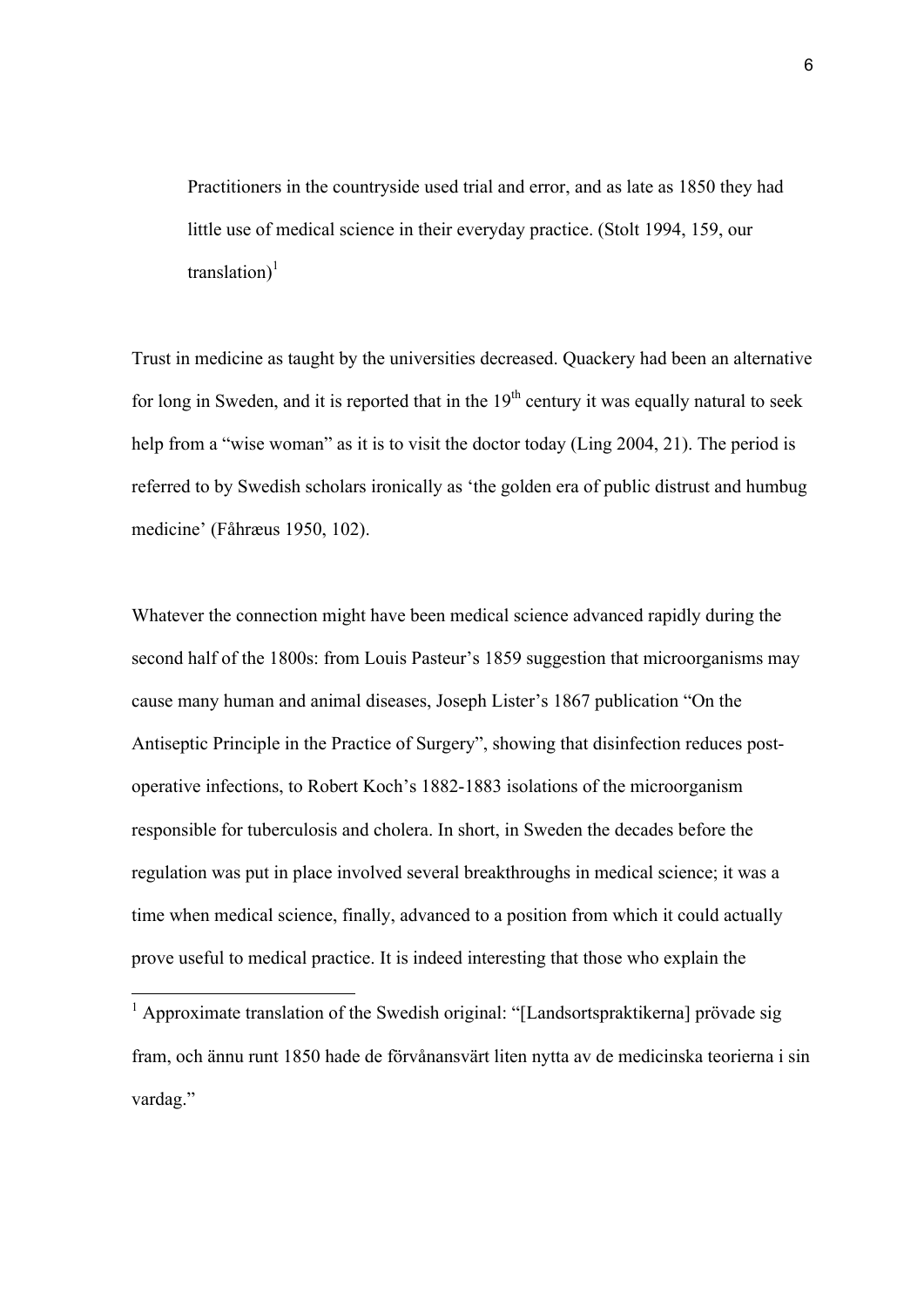emergence of EBM also refer to medical breakthroughs in the late 1800s: "The 100-year period between 1885 and 1985 brought amazing medical breakthroughs" (Howick 2011, 11).

It makes sense to ponder what happened in Finland during this period. For centuries – until 1809 – Finland and Sweden were joined. Considerable overlap with regard to the requirement of science and proven experience between the two countries would come as no surprise. The Medical Society of Finland<sup>2</sup> (*Finska läkaresällskapet*) was founded in 1835 with the dual purpose of developing medical science and health care. It was followed by The Finnish Medical Society (*Duodecim*) in 1881, which aimed to develop medical science and practice in Finland.<sup>3</sup> Nowadays the overwhelming majority of Finnish physicians who are members of The Finnish Medical Association (*Lääkäriliitto*), founded in 1910, are committed to treating patients in accordance with science and proven experience through the code of medical ethics approved by the association's delegate committee (Lääkäriliitto

 $3$  The Medical Society of Finland was set up specifically for the Swedish speaking community of practice, whereas the explicit aim of Duodecim was to promote medical practice and uptake of medical science in Finnish. A third society, Suomen Lääkäriliitto (The Finnish Medical Association), was established in 1910. Many thanks to Matti Sintonen for generously helping us to navigate the various medical associations of Finland.

7

<sup>&</sup>lt;sup>2</sup> We are unsure whether there is an official English translation, but "The Medical Society" of Finland" is sometimes used when Finska läkaresällskapet is referred to in English contexts.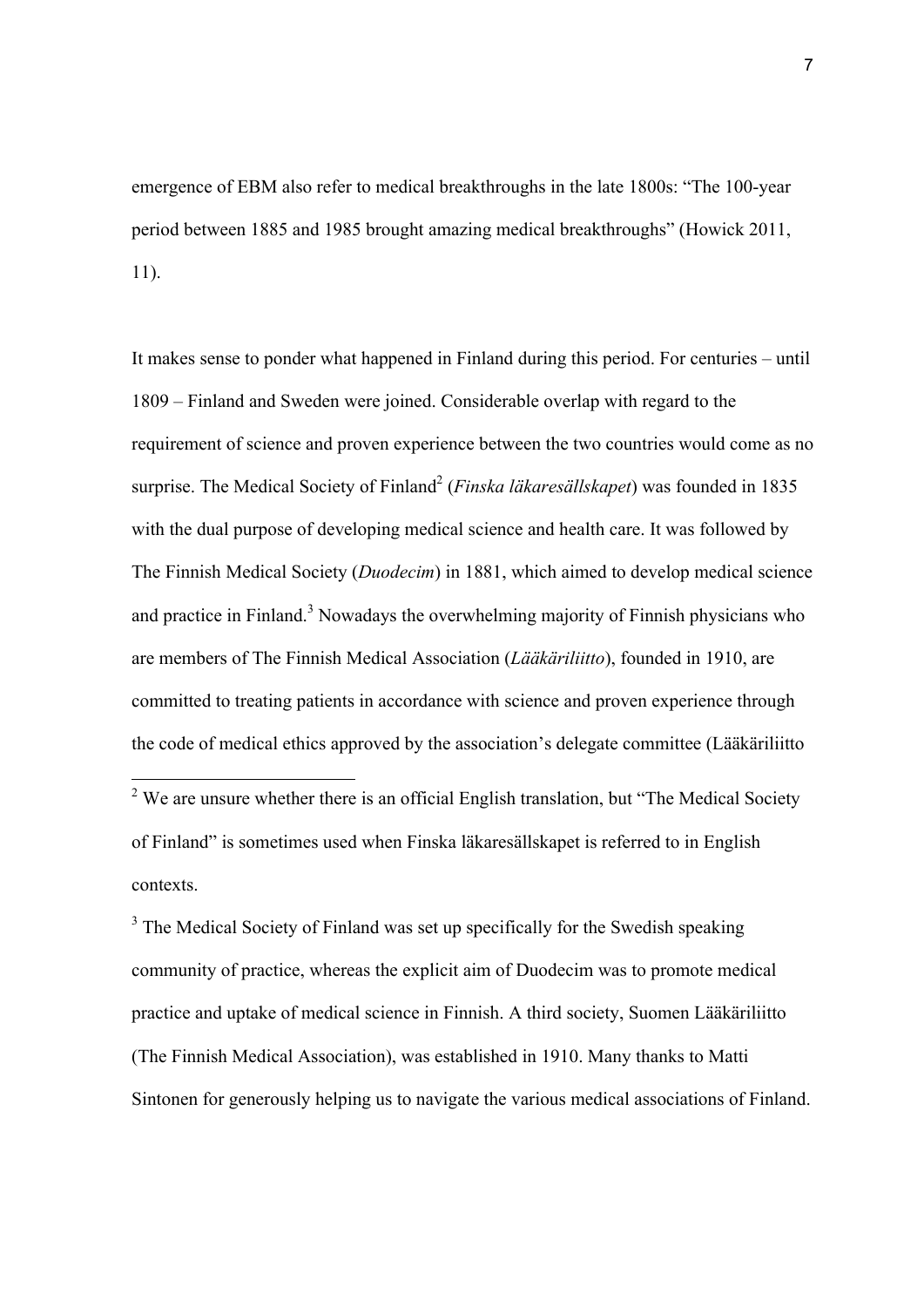2014). Moreover, it is a legal requirement in Finland since 1994 that all health care personnel should only apply methods that there is proven experience of (since 2000 the same requirement holds for those in veterinary care).<sup>4</sup> Much of the development leading to the current role of VBE in Finland has happened after 1809. Thus the overlap is not a mere historical artefact. So what we refer to as the Swedish concept has a perfect match in Finland, although it is much more widespread in its Swedish applications. The motivation

## <sup>4</sup> *Lag om yrkesutbildade personer inom hälso- och sjukvården* (1994/559) §15: "En

yrkesutbildad person inom hälso- och sjukvården skall i sin yrkesutövning tillämpa allmänt godtagna och beprövade metoder enligt sin utbildning, som han hela tiden skall försöka komplettera. I samband med yrkesutövningen skall en yrkesutbildad person inom hälsooch sjukvården opartiskt beakta den nytta och de eventuella olägenheter den medför för patienten." See also *Lag om utövning av veterinäryrket* (2000/29) §13. Läkarens etiska regler, accepted by Suomen Lääkäriliitto (The Finnish Medical Association) in 1988 states in §V that: "Läkaren skall upprätthålla och förkovra sina kunskaper och sitt kunnande och han skall endast rekommendera undersökningar och behandlingar som i enlighet med medicinsk vetenskap och beprövad erfarenhet anses effektiva och ändamålsenliga" (Saarni 2006, 11). A closely similar formulation occurs in the latest version of the codex, approved 2014 (see Lääkäriliitto 2014). The English translation of the relevant passage reads: "A physician shall maintain and improve his knowledge and skills. He shall use and recommend only such examinations and therapies which medical knowledge and experience have shown to be effective and purposeful"

https://www.laakariliitto.fi/en/ethics/.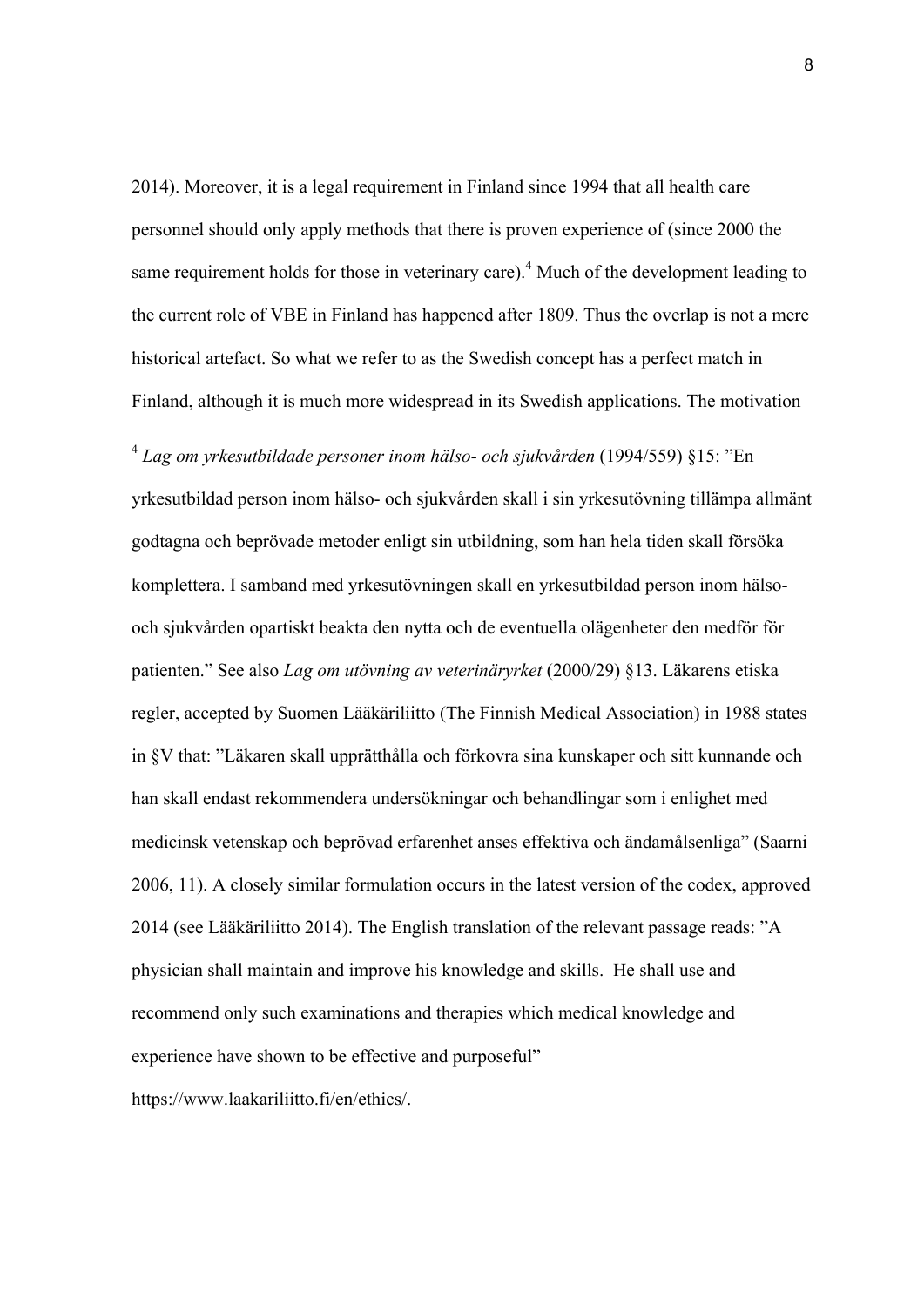behind the requirement in Finland is arguably the same as in Sweden since the two countries had so much in common during the concept's pre-history. 5

In fact, moving outside of the strict domain of VBE-M one could claim that VBE is a Nordic concept. For instance, since 1998 psychologists in the Nordic countries are committed to VBE through *Yrkesetiska principer för psykologer i Norden*. These principles state: "Psykologen arbetar i enlighet med vetenskap och beprövad erfarenhet och eftersträvar en kontinuerlig professionell utveckling genom att inhämta mer och ny kunskap om den vetenskapliga och yrkesmässiga utvecklingen."

(Sveriges Psykologförbund 1998,  $6$ )<sup>6</sup>

Certainly, it was not only in the Nordic countries that it was acknowledged, around 1890, that medical science ought to guide medical decision-making. Failure to consider medical science in the medical profession was criticized in *The Boston Medical and Surgical Journal* too:

… medical art without science is not only unprogressive, but almost inevitably

becomes quackery. As soon as we treat our patients by rule of thumb, by tradition,

 $5$  It hasn't been possible to track the pre-history with sufficient certainty and accuracy within this project – at least not so far – but there appears to be similar ideas in 1800 century writings by, for instance, the father of pediatrics in Sweden, Nils Rosén; moreover, a predecessor from 1733 resembles in some respects the 1829 oath we have referred to above (Eklöf 2000).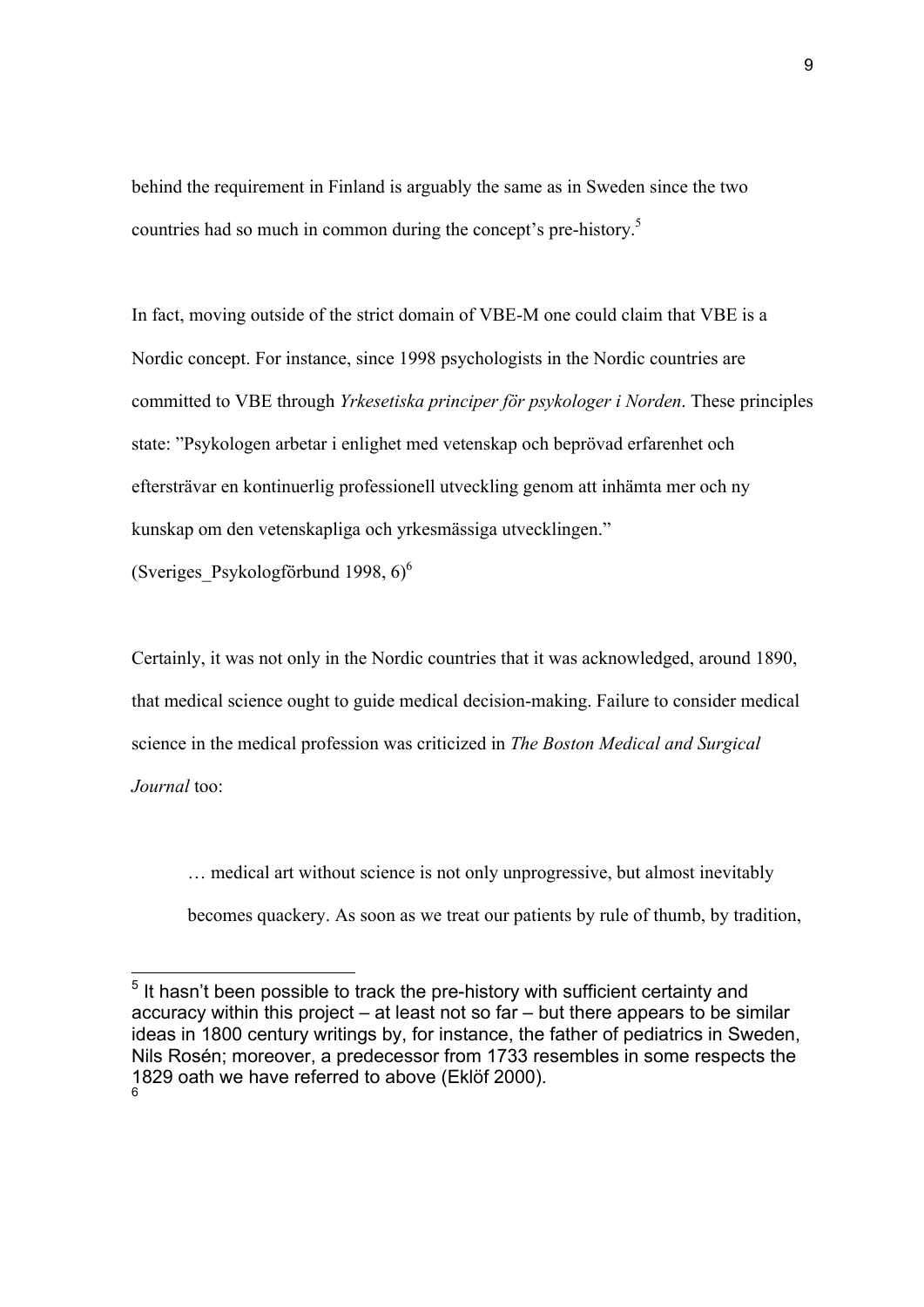by dogmas, or by metaphysical axioms, we do injury to ourselves as well as to them. (Pye-Smith 1900, 173)

Still, if we (simplistically) compare occurrences of the expression "science" *("vetenskap"*) with occurrences of the expression "experience" (*"erfarenhet"*) in sources such as The Transactions of The Medical Society of Finland7 (*Finska läkaresällskapets handlingar*) in the latter half of the 1800s we immediately find that, whereas quite a few reports contain the word "experience", there is less mention of "science". Hence it is understandable that further measures, such as the requirement of VBE-M, were put in place to ensure that doctors made more use of science in practice.

There is arguably a similar story to be told about the emergence of EBM exactly 100 years later. Here both Guyatt and Sackett report on the need to be sceptical vis-à-vis received medical wisdom (Howick 2011, chapter 2).

(3) However, it seems that experience of a specific kind – *proven* experience – was also identified as important as a result of the arrival of VBE-M. Somewhat paradoxically it seems that the development of relevant scientific evidence was accompanied by a corresponding development (or upgrading, or rating-up) in the role of evidence of a certain kind from experience as well. This is the third relevant comparison point between EBM

<sup>7</sup> There is, as far as we know, no official translation of *Finska läkaresällskapets handlingar* into English.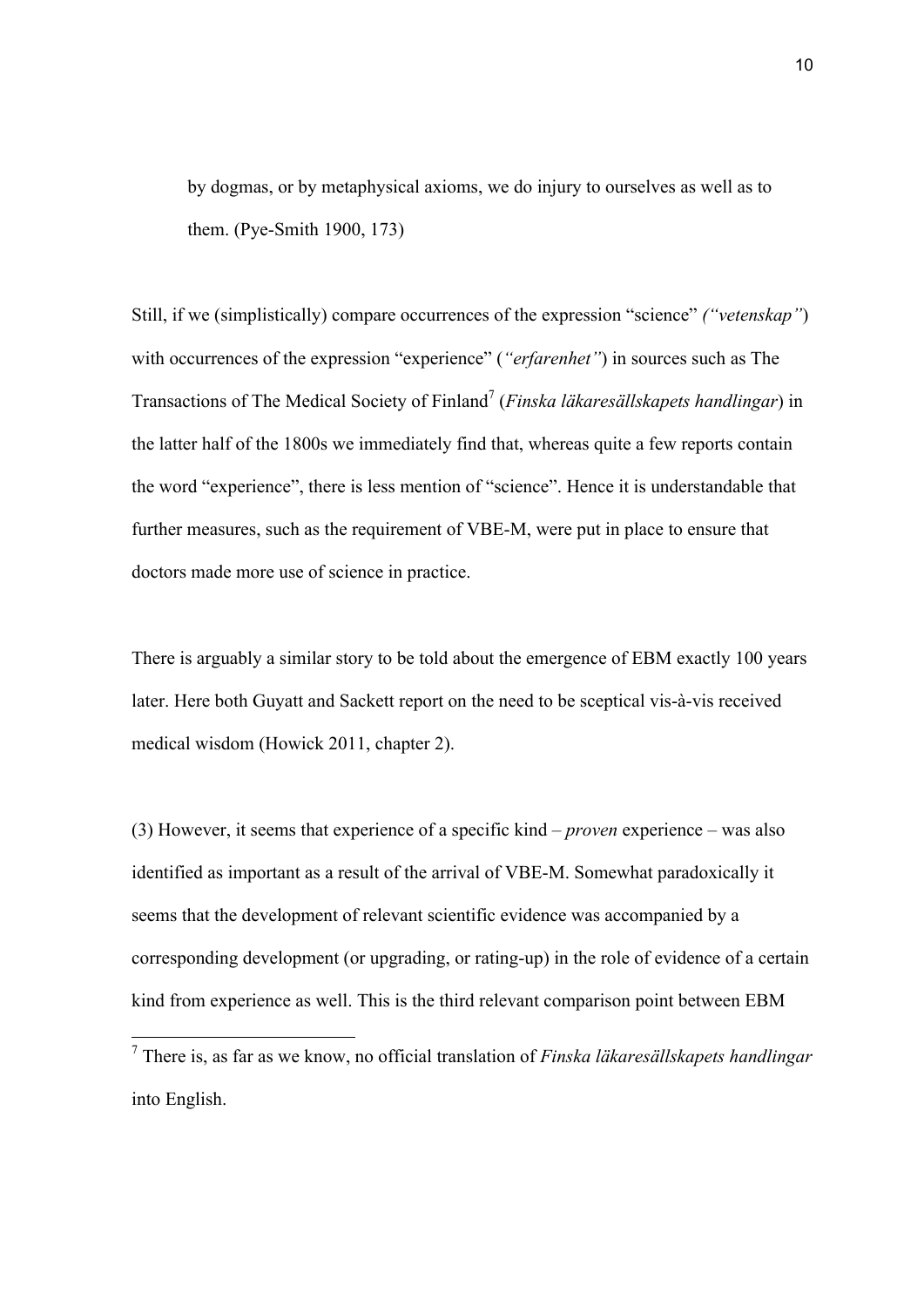and VBE-M. Looking at the recent introduction of science and proven experience in the Swedish Educational Act (2010:800), we can see that Swedish schools and education authorities have developed a growing interest in proven experience. In particular, these discussions highlight the evidential relevance of experience within the professional collective. A third comparison between EBM and VBE-M can therefore be based on the way they deal with the relationship between two different types of evidence: evidence that is 'scientific' and evidence that is 'experienced based'.

Whether the prominence of proven experience is to be counted as a similarity between EBM and VBE-M depends on whether EBM and VBE-M have the same effect of rating up experience of the proven kind. We are ready to argue that they do, but this assessment depends on an assumption few advocates of EBM endorse. The assumption is that there is no strong link between EBM and science – or rather that the link, such as it is, is no stronger than that connecting EBM and proven experience.<sup>8</sup> In other words, the scientific classification here is not straightforwardly guaranteed by the use of certain methods or methodologies recommended by EBM such as, for example, randomised controlled trials. Much of what is regarded as being at the core of EBM could then equally well be classified as proven experience. To the extent that this assumption is accepted there is reason to think that EBM would simply prioritize experience of a certain kind. Advocates of EBM might

<sup>8</sup> For a related observation, see (Stoyanov, Machamer, and Shaffner 2012, 150): "In fact, they do nothing else but retell us the fragmented individual narrative, but presented in an ostensibly scientifically structured manner."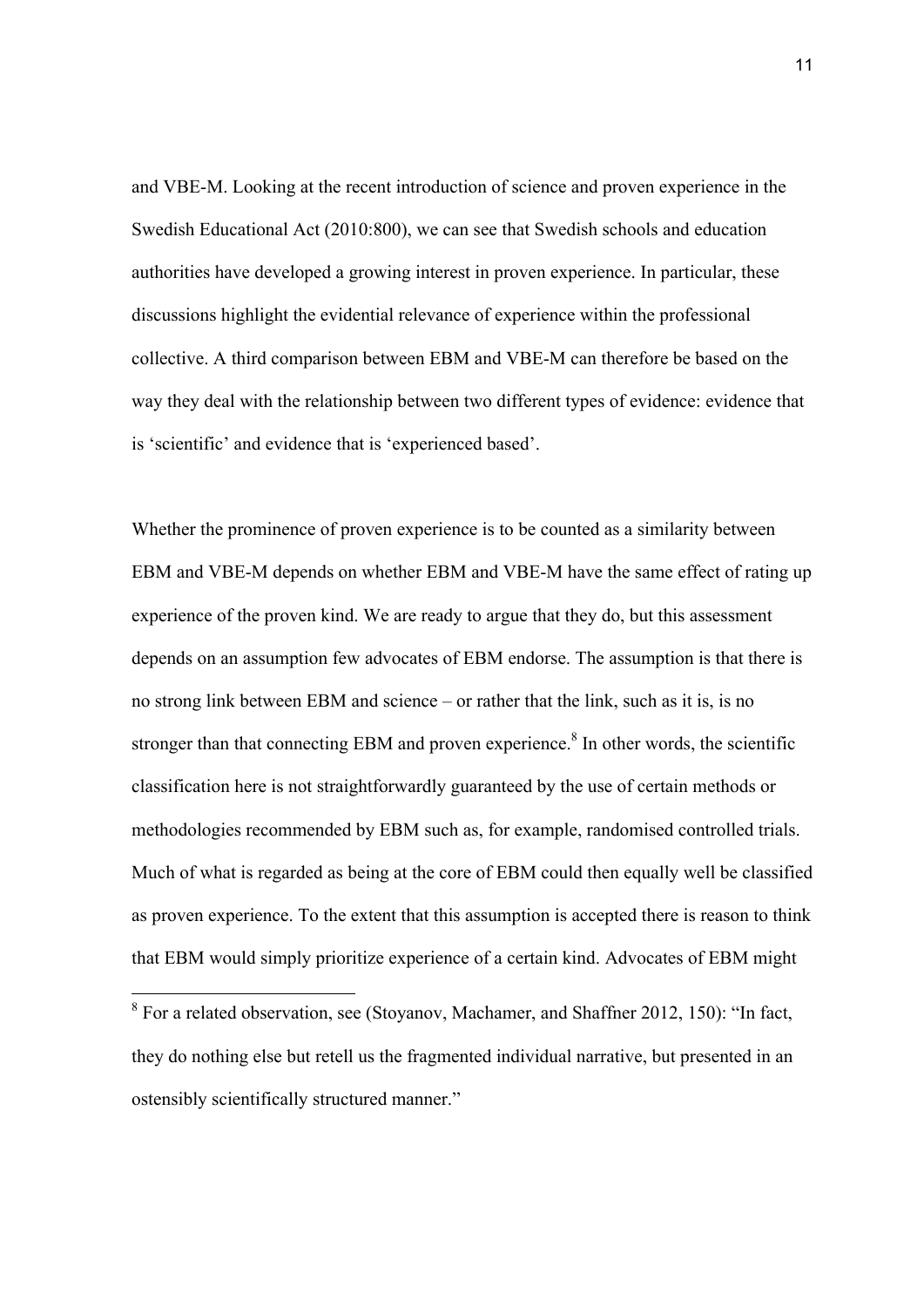be dissatisfied with that implication because they wish to preserve the link between basic science and clinical research:

Evidence-based medicine focuses on these systematic studies simply because they represent the most advanced stages of testing to ascertain whether the innovations of basic science work, how well they work, and for whom they work when applied in the clinical setting. Thus, evidence-based medicine is not in competition with basic science; rather it depends on it and builds on it. (Haynes et al. 1996, 196-97)

A clear dissimilarity – no matter how EBM is construed with respect to science and proven experience – would be that EBM *downgrades* certain kinds of science, such as science that is not based on RCTs (e.g. cohort studies), but this is not the case with VBE-M, at least not explicitly. In the next section we will look more closely at the way EBM and VBE-M handle the notion of evidence.

A further dissimilarity between EBM and VBE-M can be detected. The meaning of VBE-M varies with context among medical practitioners. (Persson and Wahlberg 2015) reports that the BE (or proven experience) component is sometimes taken to report a property of doctors and sometimes used to refer to a fact about how seriously a therapy has been tested in practice. By contrast, EBM seems fixed. Indeed if it were not fixed it would be difficult to understand the need for instruments such as the Grading of Recommendations Assessment, Development and Evaluation (GRADE) framework. GRADE is a framework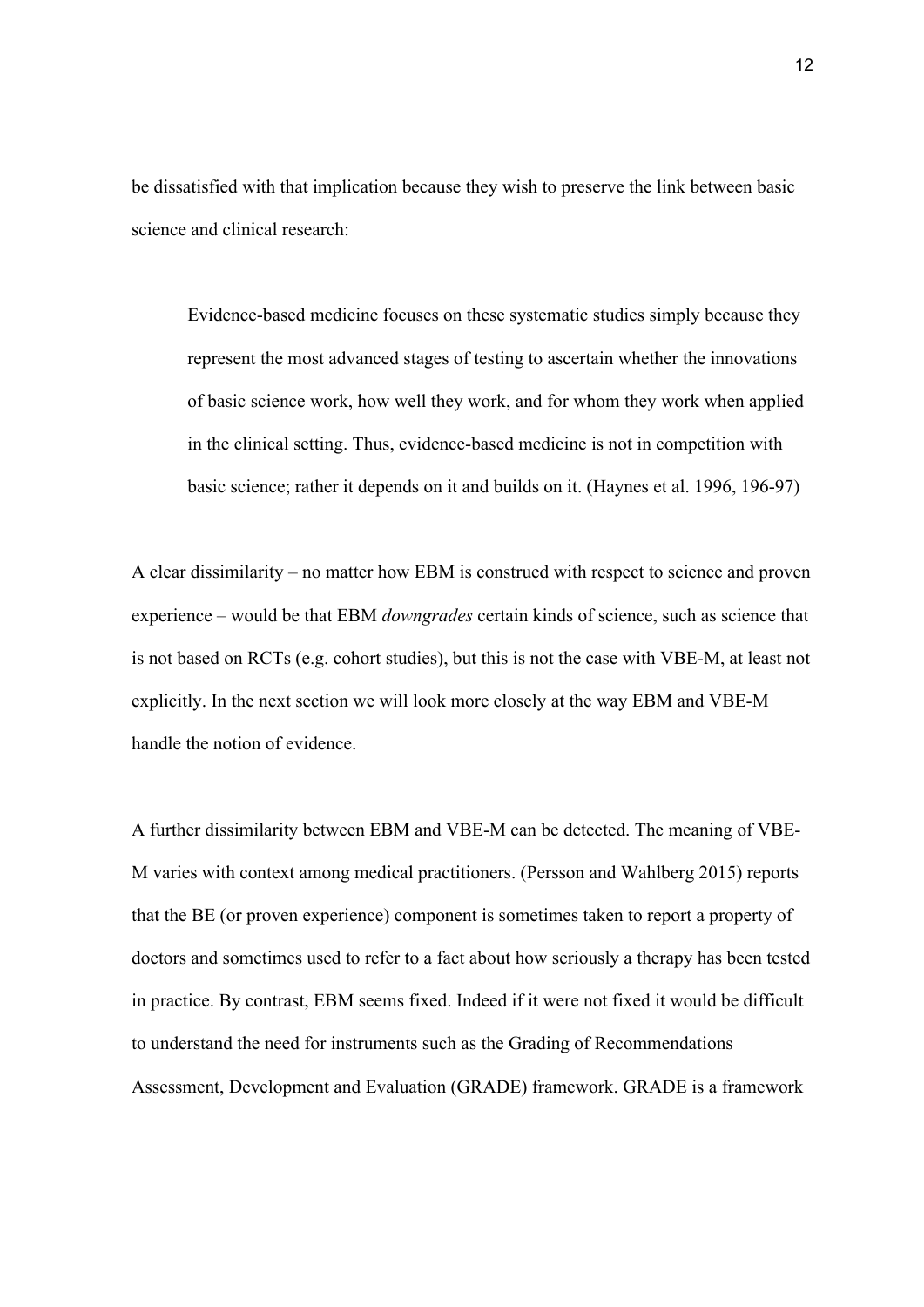for synthesizing and rating the quality of evidence, and for providing clinical practice guidelines addressing alternative management options. It is used by many important actors in health care all over the world, including WHO and the Cochrane Collaboration.

To the extent that EBM introduces a new paradigm – see, for instance, Evidence Based Medicine Working Group (1992) – it ought to follow that something of fundamental importance remains fixed through various applications of EBM. Our hypothesis is that the primary candidate for this static role is the EBM position on evidence (see next section, and (Howick 2011, 4)).

#### **3. EBM and VBE-M: The question of evidence**

There is a clear sense in which medicine must always be based on some kind of evidence. If evidence is merely a ground for belief, there will not be anything new about EBM. The "evidence" in EBM, and in the "science/vetenskap" (V) and "proven experience/beprövad erfarenhet" (BE) of VBE-M, is all about what medical practitioners, or policy makers, can *justifiably* base their decisions on.

EBM is a procedure, or approach, that ensures, or perhaps maximises, justifiable decisions. VBE-M, as it stands, is a criterion for evaluating whether a decision is warrantable. This does not entail that VBE is only put to use post hoc. VBE can be used prospectively, too, as can be seen from the discussions in the *Journal of the Swedish Medical Association*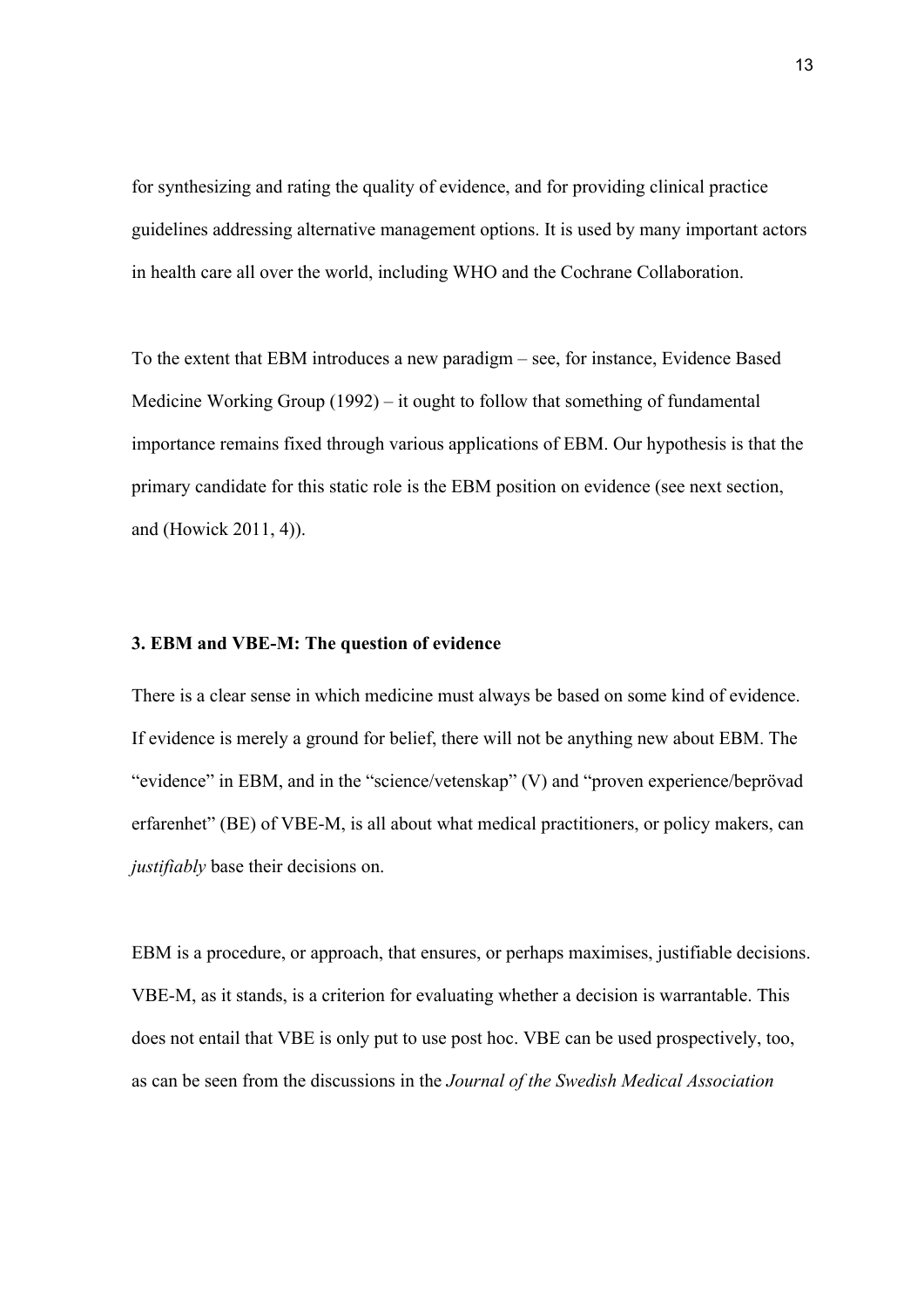cited in (Persson and Wahlberg 2015) and in the oath taken by Finnish physicians – which requires that one to tries to advance proven experience in one's field.

So, what is this evidence that makes EBM different from medicine practised before 1990? There are two suggestions, both present in the prehistory of EBM. Archie Cochrane wrote in 1972:

It is surely a great criticism of our profession that we have not organised a critical summary, by specialty or subspecialty, adapted periodically, of all relevant randomised controlled trials. (quoted from Sønbø Kristiansen and Mooney 2004, 2)

The first is that EBM builds on the principle that all relevant evidence should be taken into account.

The second is that EBM builds on an idea of levels of evidence which not only identifies but also ranks the relevant kinds of evidence. For Cochrane in 1972 it was randomised controlled trials that constituted the relevant level. In the case of EBM, the Oxford Centre for Evidence-Based Medicine (CEBM) presents a comprehensive list of levels of evidence for different clinical questions. For therapy/prevention these are, from the top down: systematic review of RCTs, individual RCTs (all or none), systematic reviews of cohort studies, individual cohort studies, "outcomes" research, ecological studies, individual case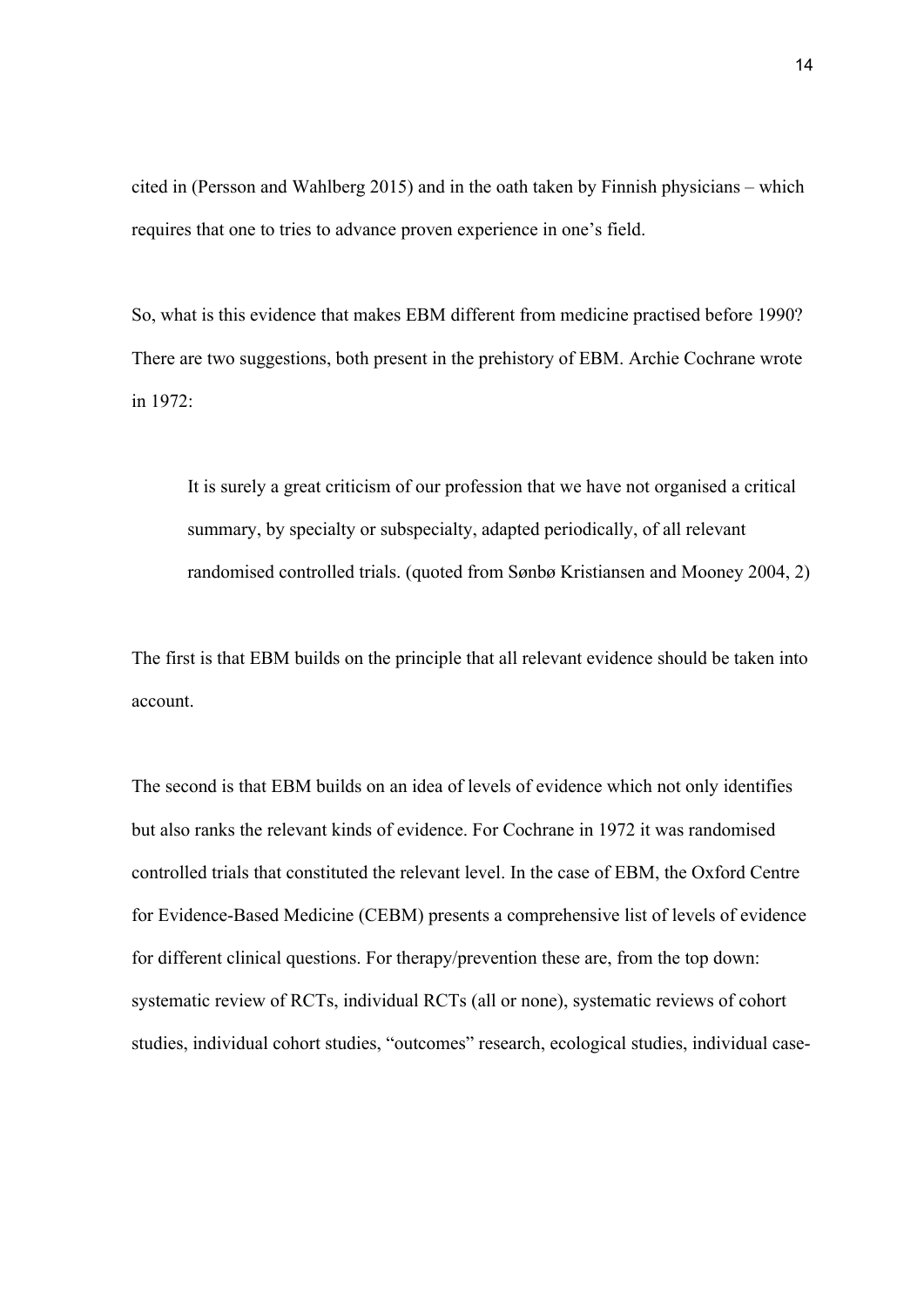control studies, case series, and last, expert opinions either without explicit critical appraisal or based on physiology, bench research or "first principles" (CEBM 2009).

It is obvious that evidence from basic medical science (physiological processes) and institutional or individual experience are not held in high regard.<sup>9</sup> The evidence on which decisions should be based is that deriving from clinical research. This evidence has high predictive value. An early presentation of EBM from the Evidence Based Medicine Working Group (1992), states that:

Evidence-based medicine de-emphasizes intuition, unsystematic clinical experience, and pathophysiologic rationale as sufficient grounds for clinical decision making and stresses the examination of evidence from clinical research. (EBMWG 1992, 2420)

Given this understanding of evidence, which is clearly based on clinical *research*, the question becomes what to do about clinical *experience*. Needless to say, clinical experience is often decisive for predictive purposes (see, for instance, Cartwright and Hardie 2012).

<sup>&</sup>lt;sup>9</sup> Holly Andersen provides an interesting argument explaining why this is the case (Andersen 2012). In general the fact that our bodies are complex evolved systems makes it likely that relevant variables will be masked.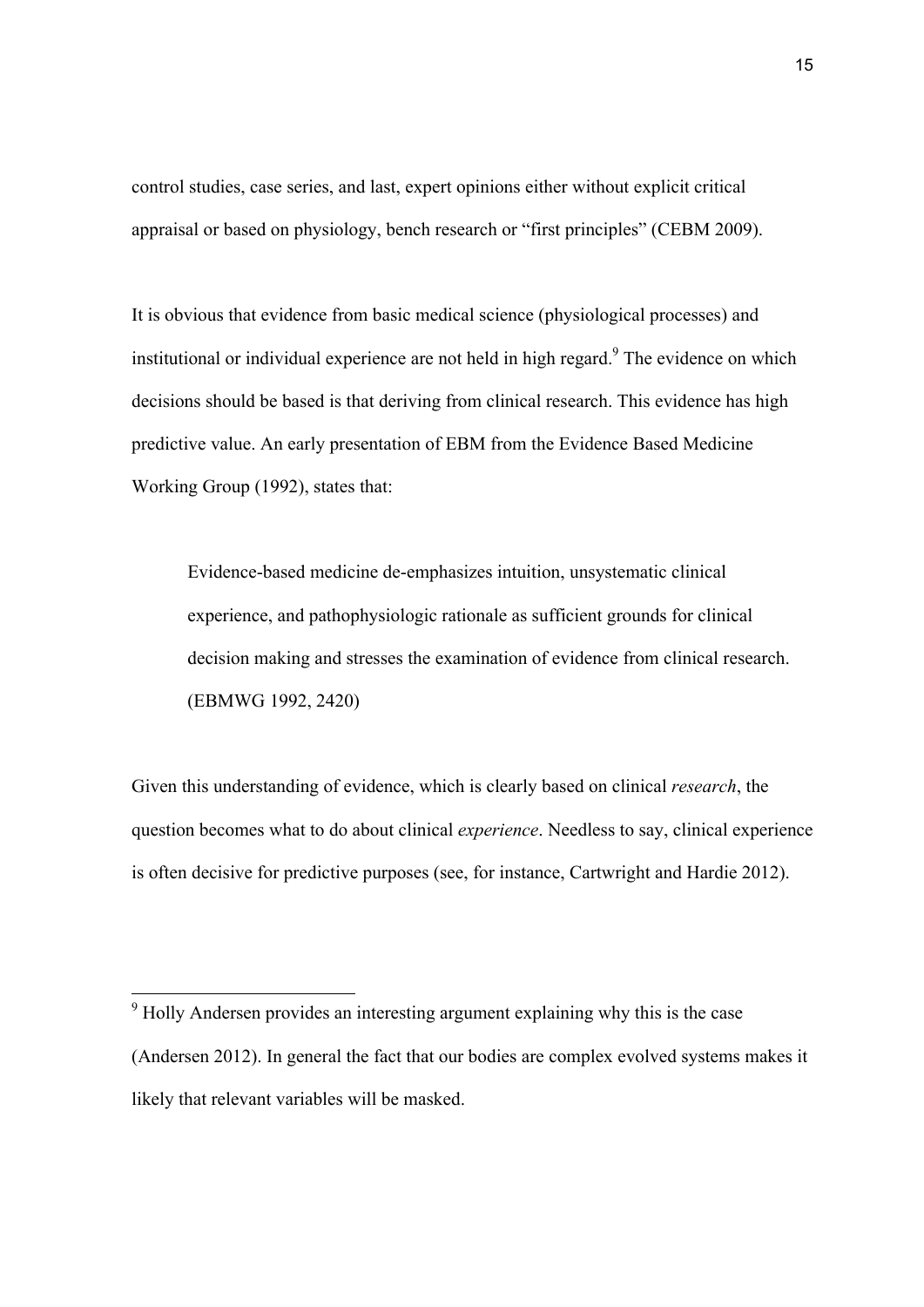It is certainly plausible to say that EBM cannot be based *solely* on evidence from clinical research. Results from clinical research are not always there to be had, and where they are unavailable unsystematized clinical experience can be used as evidence:

... systematic attempts to record observations in a reproducible and unbiased fashion markedly increase the confidence one can have in knowledge about patient prognosis, the value of diagnostic tests, and the efficacy of treatment. In the absence of systematic observation one must be cautious in the interpretation of information derived from clinical experience and intuition, for it may at times be misleading. (EBMWG 1992, 2421)

This is not the situation with regard to VBE-M. Good therapeutic decision-making rests, according to VBE-M, on two *evidential* sources – science and proven experience. In EBM, by contrast, acknowledgement of the importance of clinical experience as evidence seems to be limited to cases where there are no relevant research findings.

This way of conceiving of EBM might not be shared by Swedish doctors. Trained as they are in thinking about VBE-M, it is natural for Swedish practitioners to assume that EBM has a place for BE as evidence, too (EBM replaces, as it were, the older idea of science (V), in VBE):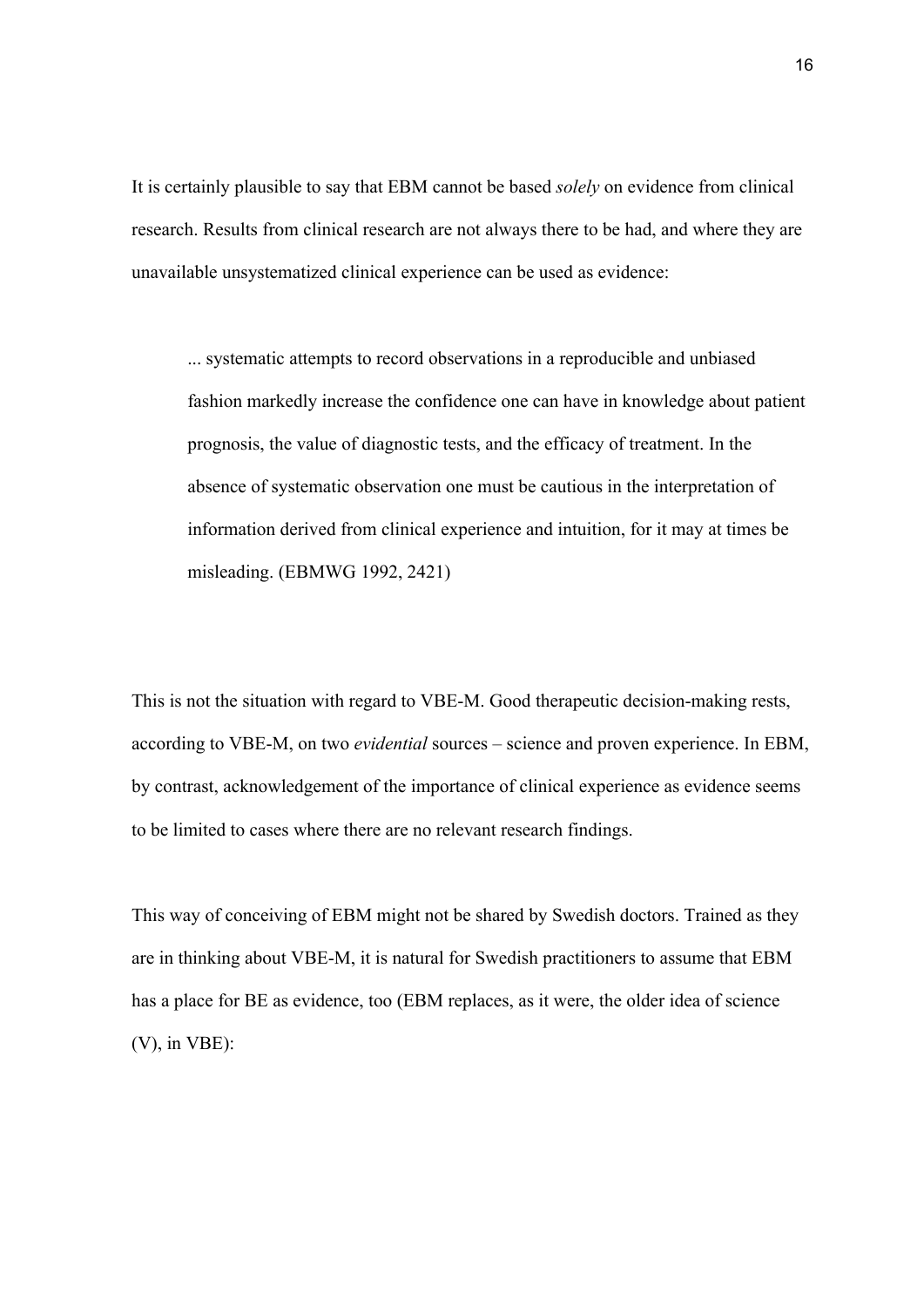It is a misunderstanding to assume that EBM no longer involves what we have called 'proven experience' … The right way to use personal experience is to contrast experience against the literature when a current problem is analysed. (Werkö et al. 2002, 3478-79, our translation)<sup>10</sup>

(Indeed, Professor Lars Werkö was one of the leading Swedish physicians. He became president of the Swedish Medical Society and ended his career as director of SBU (Hont 2009))

However, as we shall argue in the next section, the combination of EBM and BE is sometimes problematic. EBM's take on evidence, in what appears to be the most common version of EBM internationally (the *A-views* subsection, see below), is too restrictive to allow for full incorporation of BE.

#### **4. EBM and VBE-M: Integrating science and experience**

In an influential statement of EBM by Sackett et al. (1996) it is clear from the subtitle of the paper that *individual clinical expertise* is also important in EBM:

Evidence based medicine: what it is and what it isn't

*It's about integrating individual clinical expertise and the best external evidence*

<sup>10</sup> Det är ett missförstånd att tro att EBM inte längre skulle röra det vi kallat 'beprövad erfarenhet'. … Den rätta användningen av den egna erfarenheten borde vara att i samband med analys av ett aktuellt problem ställa erfarenheten mot vad litteraturen visar.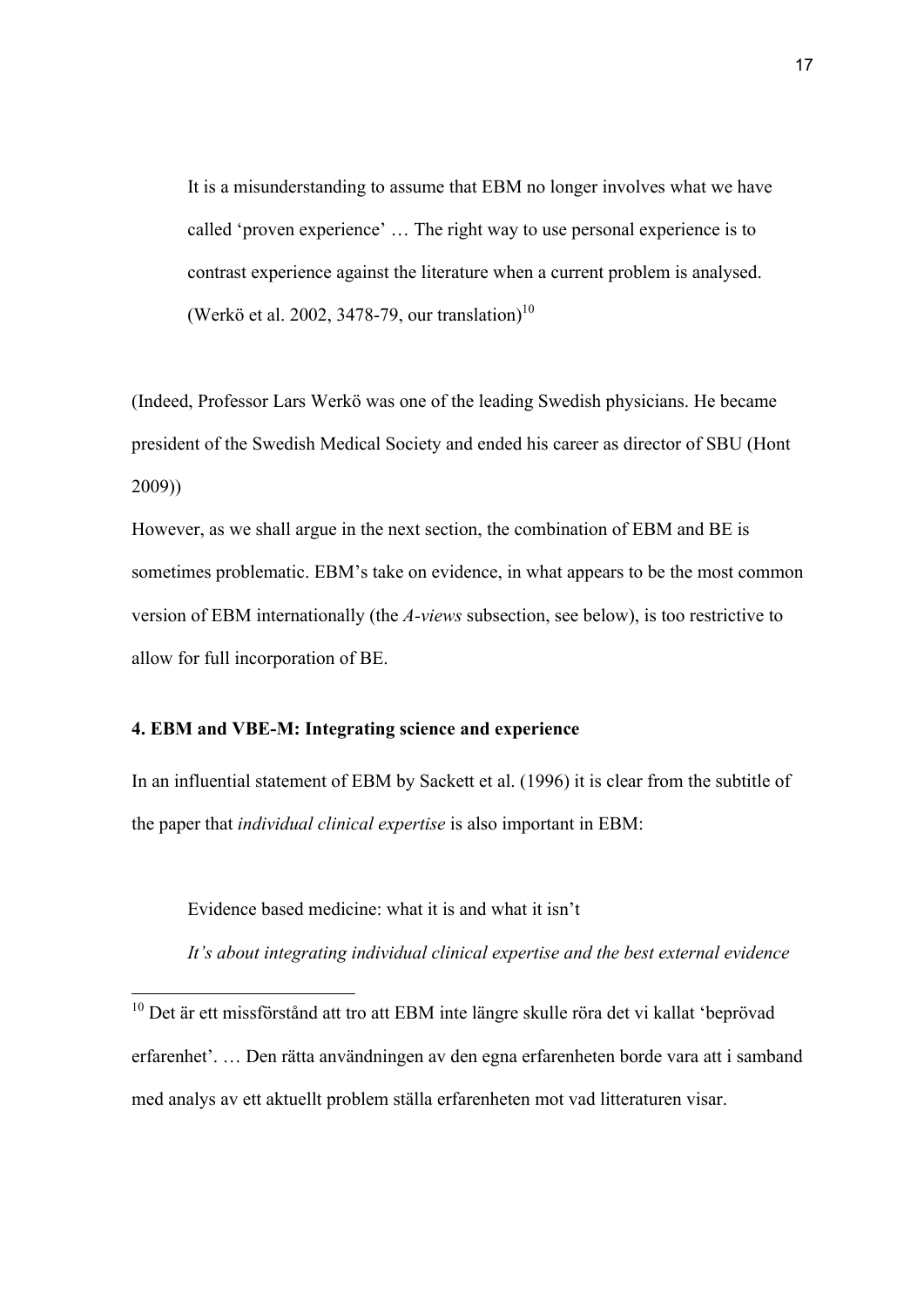However, in connection with EBM it is sometimes unclear whether this integration means (A) that EBM consists of several parts, with evidence from clinical research being one part and clinical expertise being another, or (B) that EBM is one part of the total decision situation, with such things as clinical experience and patient preferences being other components. (Eddy 2005) introduces a somewhat similar distinction between evidencebased medicine and evidence-based guidelines, arguing that the former concept is built around individuals (decision-makers as well as patients) but could usefully be widened so as to include the latter phenomenon (often including multi-disciplinary teams). Our point, however, is that the A-view is "internally" problematic.

### *4.1 A-views*

(A) is clearly the more common version of EBM. A number of introductions to EBM present flow charts like that in Figure 1: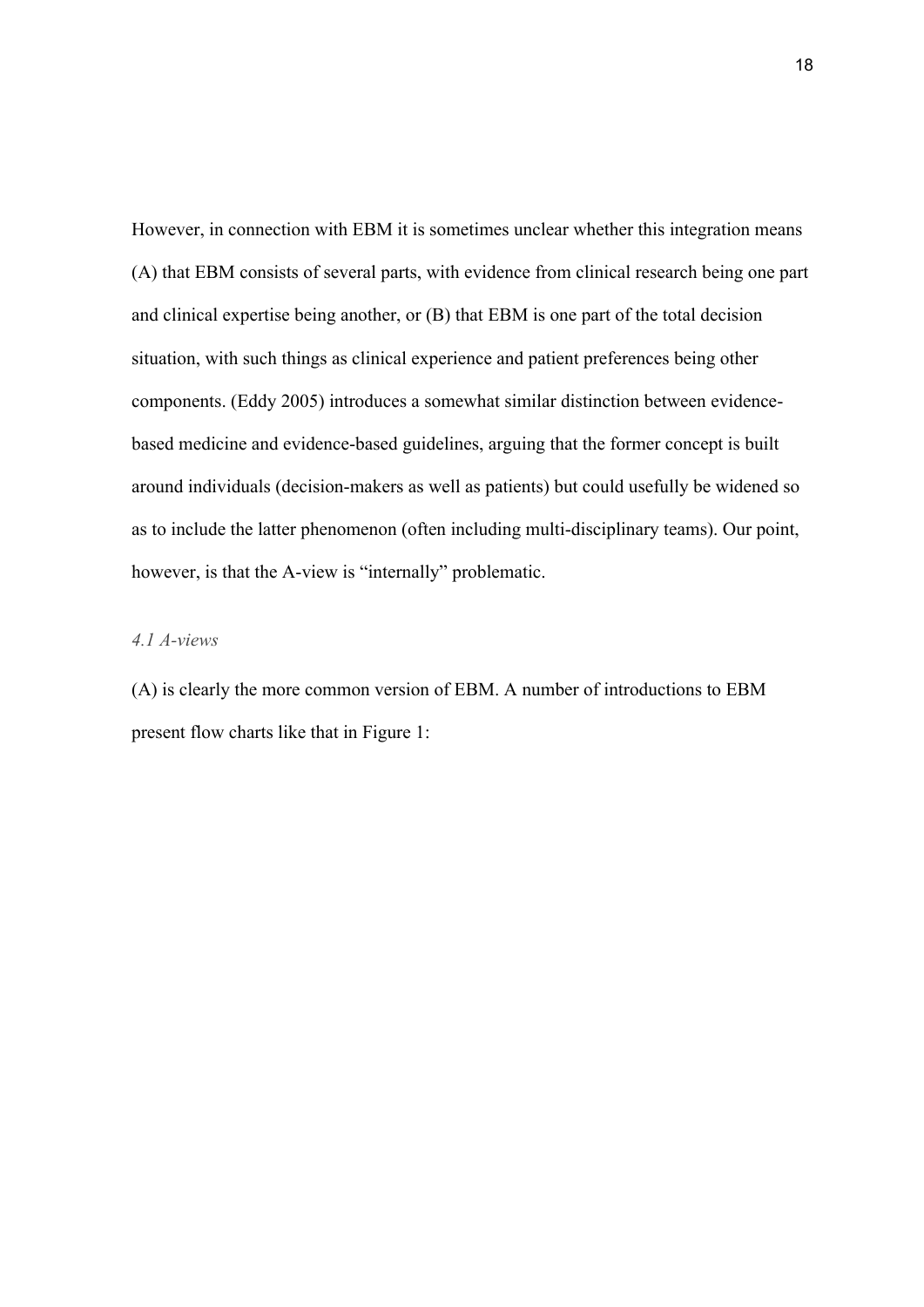

Figure 1: The A-view, adapted from

http://guides.mclibrary.duke.edu/c.php?g=158201&p=1036021 (downloaded 1-Feb 2016)

An influential position paper remarks that:

Initially, evidence-based medicine focused mainly on determining the best research evidence relevant to a clinical problem or decision and applying that evidence to resolve the issue. This early formulation de-emphasised traditional determinants of clinical decisions, including physiological rationale and individual clinical experience. (Haynes, Devereaux, and Guyatt 2002)

These remarks concern the very first EBM-formulations. Sackett et al. (1996) is conceived as the original attempt to integrate evidence and clinical experience in a better way. Sackett et al. (1996) seemingly advocate a version of the A-view. The position paper continues: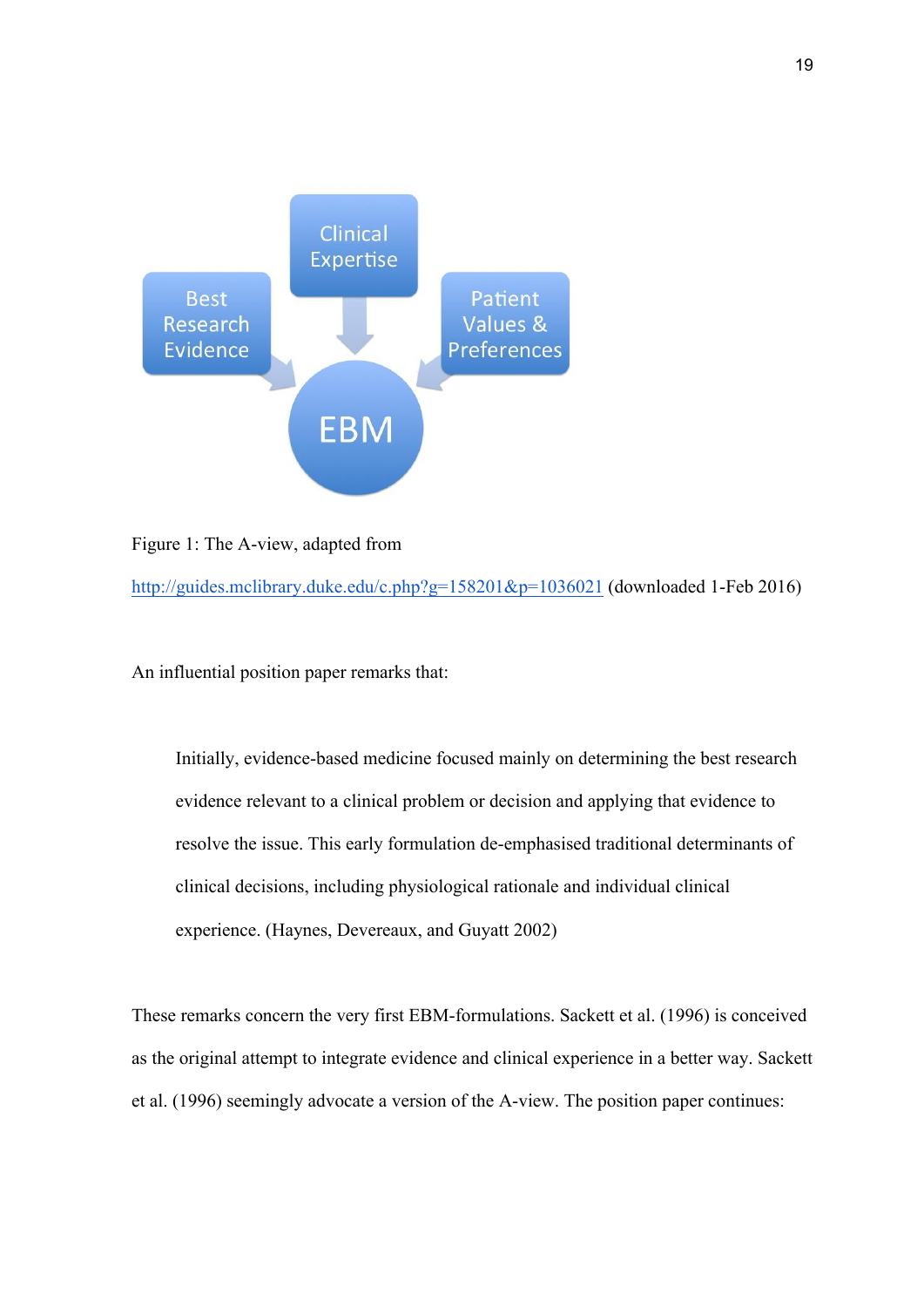Evidence based medicine is the conscientious, explicit and judicious use of current best evidence in making decisions about the care of individual patients. The practice of evidence based medicine means integrating individual clinical expertise with the best available external clinical evidence from systematic research. (Haynes, Devereaux, and Guyatt 2002)

According to this statement, EBM includes both evidence *and* clinical experience. EBM does not complement clinical experience; it includes it. However, it should be noted that Sackett et al. (1996) discuss evidence only in connection with external clinical experience, which is to say research. (Haynes, Devereaux, and Guyatt 2002) picture the position in Sackett et al. (1996) in a way that makes it very similar to the A-view shown in Figure 1 above.

It is said that the "concepts of evidence-based medicine are evolving as limitations of earlier models are addressed" (Haynes, Devereaux, and Guyatt 2002). However, in our view this has not led to the abandonment of the A-view. That view is perhaps even more clearly relied on in later formulations of EBM – e.g. in what is often presented as the "contemporary definition":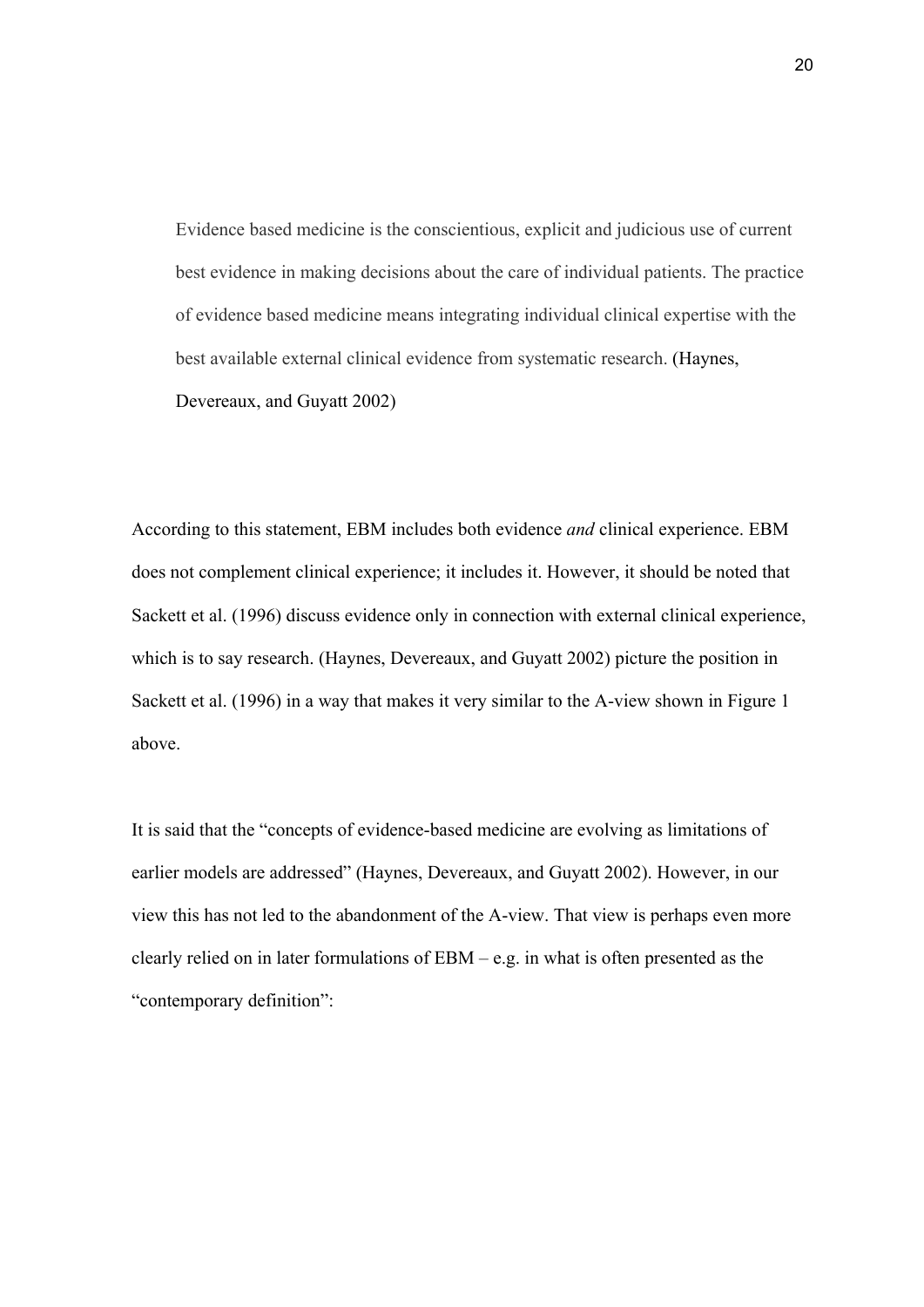… the integration of the best research evidence with clinical expertise and patient values. (Sackett et al. 2000, 71)

Now, as we have already touched upon, the A-view makes it difficult to talk about evidence as something other than *research* evidence. As (Haynes, Devereaux, and Guyatt 2002) puts it:

Evidence-based medicine recognises that such evidence is not "created equal" and provides detailed guides for finding the most rigorous and pertinent evidence for a specific clinical decision.

As a consequence the use of clinical experience as evidence has been downplayed in later developments of EBM, and clinical experience is nowadays almost exclusively mentioned as that which is needed to implement scientific evidence in a specific decision context. An example of this is the entry on "Making a decision" on the CEBM website, www.cebm.net. Here, a decision is made by:

Incorporating the findings of valid, important and applicable research with your patient values and preferences and your clinical expertise to arrive at the right decision about their individual health care. (CEBM 2016)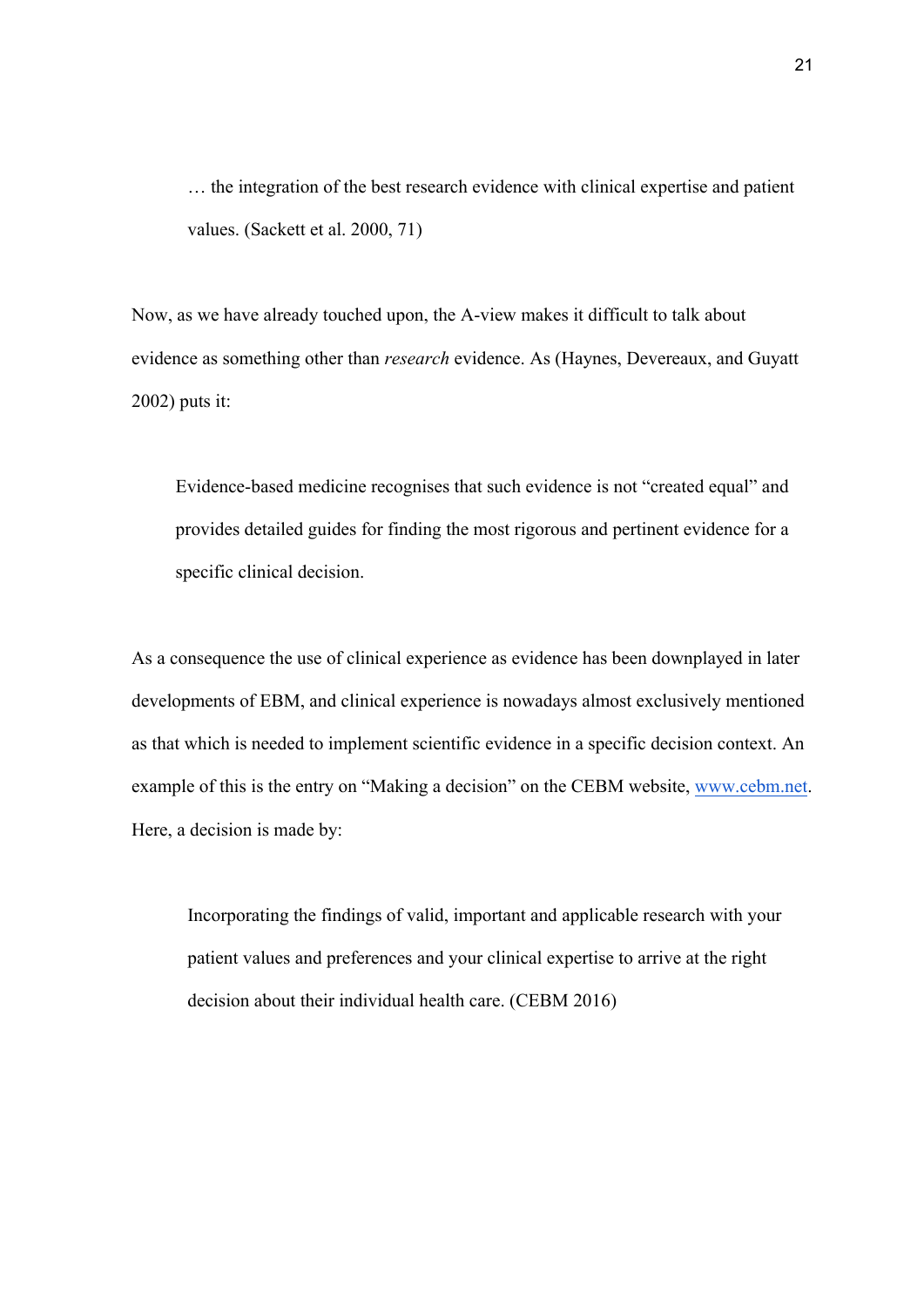Duke University Medical Center, from whose work we adapted the flow chart in Figure 1, presents the issues in a similar way:

The evidence, by itself, does not make the decision, but it can help support the patient care process. The full integration of these three components into clinical decisions enhances the opportunity for optimal clinical outcomes and quality of life. (http://guides.mclibrary.duke.edu/c.php?g=158201&p=1036021 (downloaded 1-Feb 2016))

In other words, the original idea behind EBM highlights the need to *integrate* research findings with individual clinical expertise, but on the A-view it is clear that this integration cannot be one in which two types of *evidence* are integrated, since that would violate EBM's paradigmatic view of evidence. Remaining within the paradigm might work in some cases, for certain types of clinical experience (proven experience of a certain kind), but normally the difference between evidence from the two sources would be too pronounced for anything but research evidence to count, according to EBM. This creates considerable tension within A-views, since they also wish to acknowledge the role of other kinds of "information":

We title this component of clinical decisions 'research evidence' to distinguish it from other forms of information that have always been part of clinical decisions,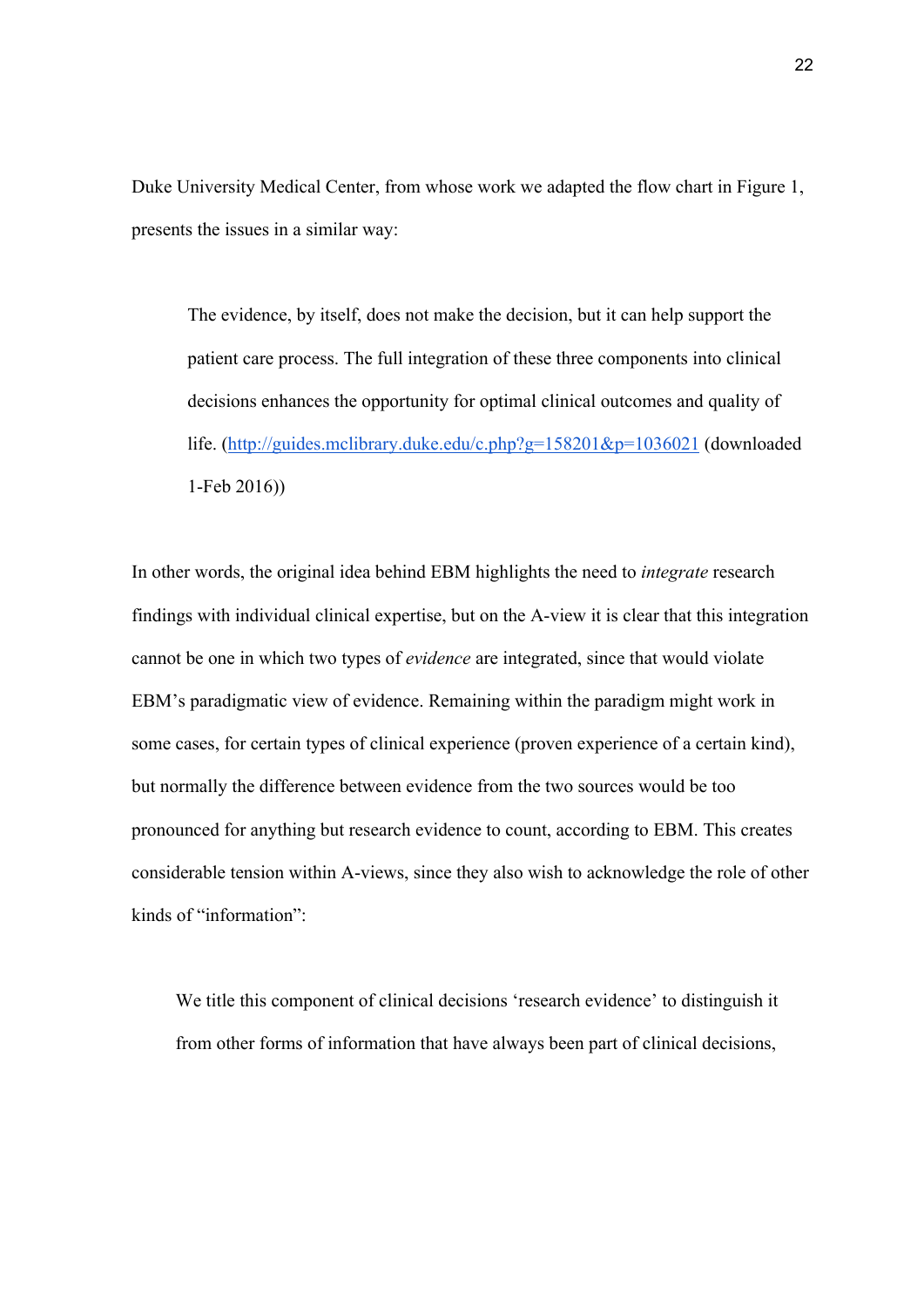such as the patient's history, physical findings, diagnostic tests, circumstances, and stated preferences. (Haynes, Devereaux, and Guyatt 2002)

#### *4.2 B-views*

The B-view, where EBM is one part of the total decision situation, also has advocates. It is perhaps not surprising that Swedish perspectives sometimes express B-views, since these are much easier to interpret in terms of VBE. For example, in a much quoted passage in a letter to a physician, the Swedish National Board of Health and Welfare explains:

In the exercise of her profession, the medical doctor must take account of both science and proven experience. [...] When a new method is introduced, proven experience of it is trivially lacking, and the scientific evidence can suffice for acceptance […]. At other times, long clinical experience might be the dominating evidence in favour of accepting the medical treatment whereas theoretical and/or experimental evidence for its effectiveness might be lacking.

(Asplund 2001) presents a picture captured in the following flow chart: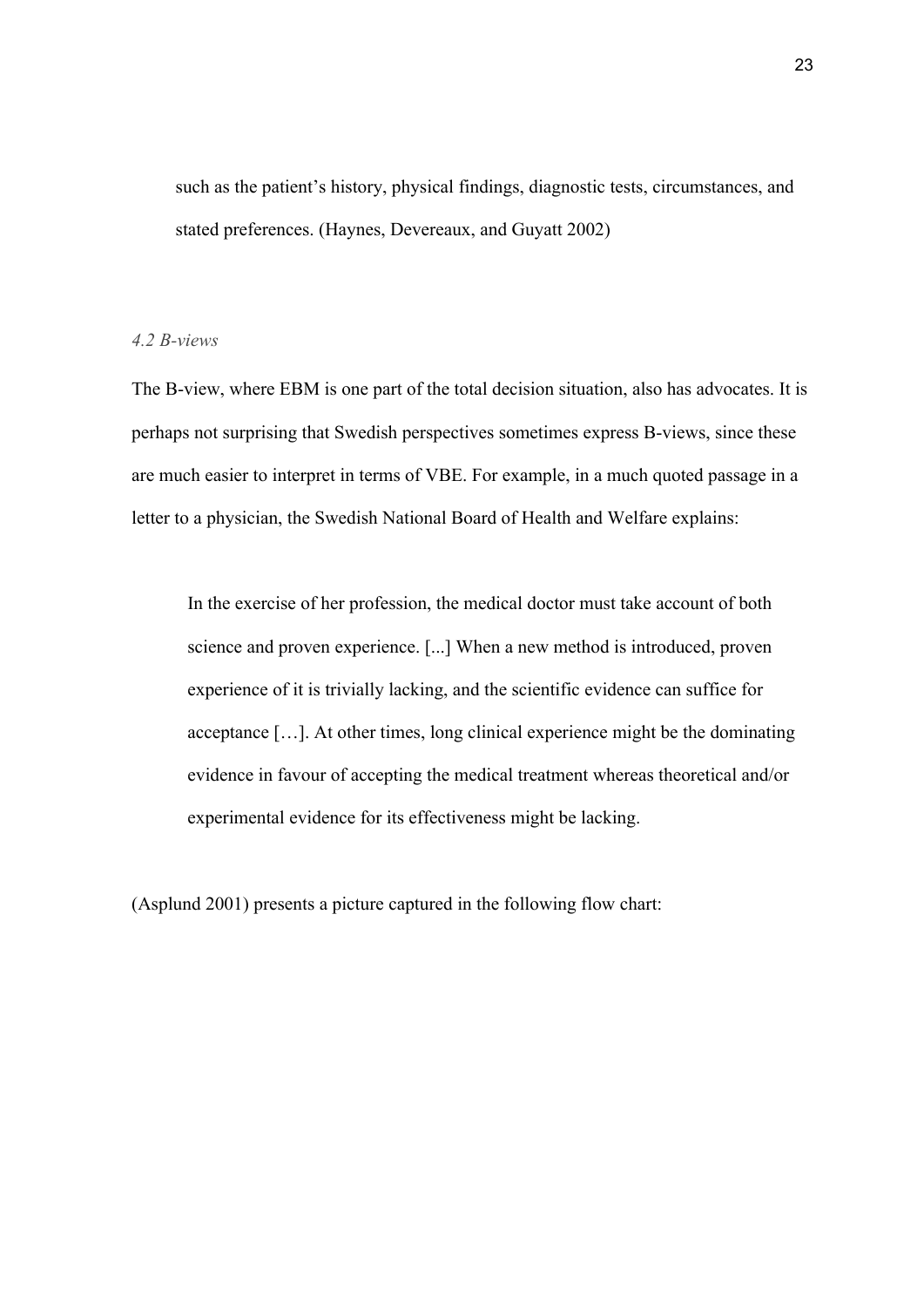

Figure 2: The B-view, modified from Asplund (2001)

The B-view is not a uniquely Swedish phenomenon. For instance, Haynes et al. 1996, p. 196, defines evidence-based medicine thus:

Evidence-based medicine is the conscientious and judicious use of current best evidence from clinical care research in the management of individual patients.

At first blush this definition seems very similar to those we have referred to as A-views, and that is probably how it was intended to be presented. Here too, however, it might be argued that EBM is but one part of a larger decision context, the management of individual patients. But this is not normally how proponents of EBM picture it. They distinguish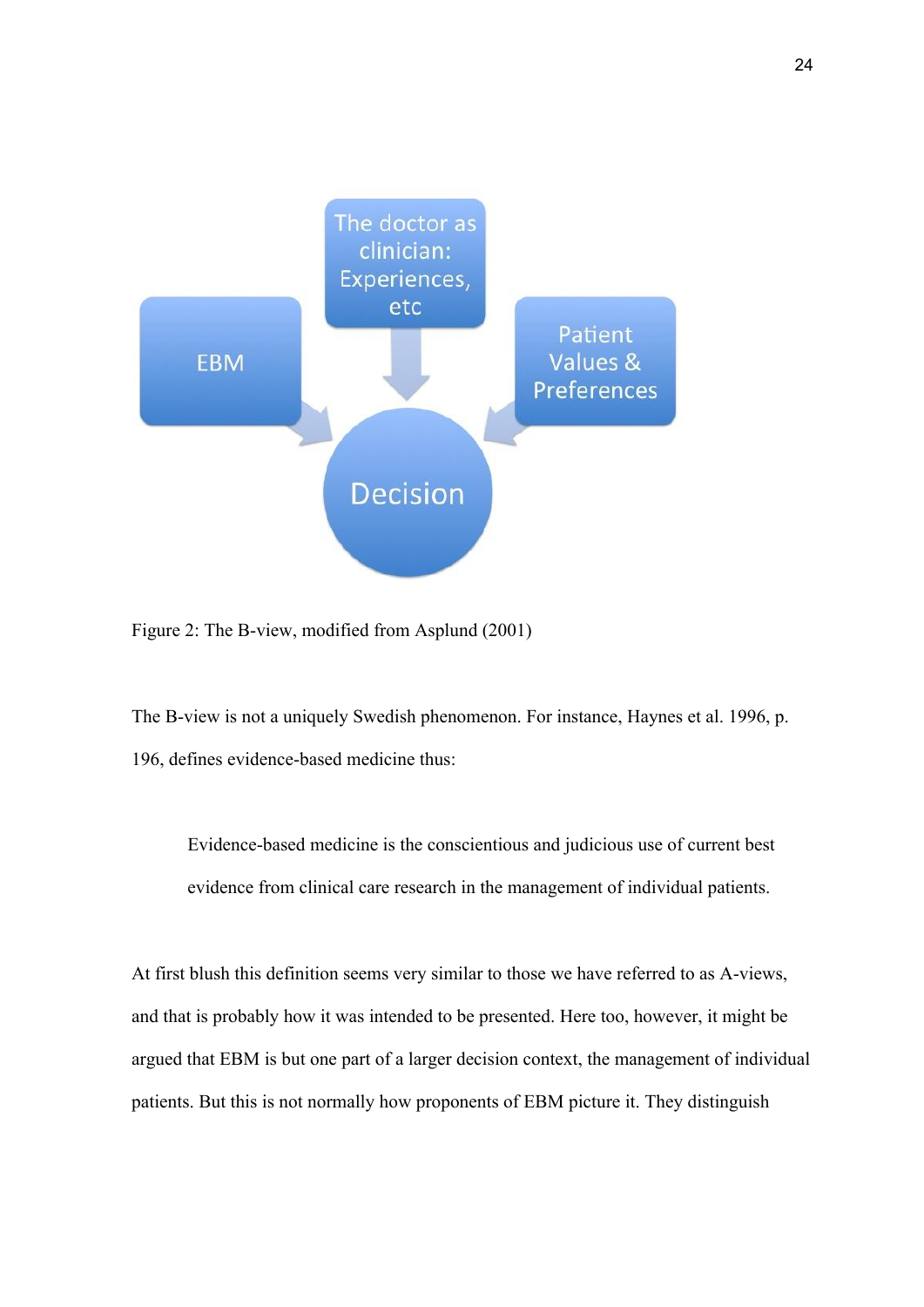between early and updated models (Haynes, Devereaux, and Guyatt 2002), and this would be one of the earliest – a model that "de-emphasised traditional determinants of clinical decisions, including physiological rationale and individual clinical experience." The alternative B-view reading would be that the early models present EBM as one component of the decision.

On a B-view it is much easier to understand EBM and its evidential levels. "The doctor as clinician" (see Figure 2) can bring evidence into the decision as well, but it is not the type of evidence EBM speaks of, which concerns research findings only. On the A-view the clinician's expertise is only a means of applying research evidence to a particular case. That expertise does not provide any additional evidence. On the B-view, by contrast, the individual and collective clinical experience that the clinician adds to the decision basis qualifies as relevant evidence too. Consequently, according to the B-view EBM does not really set a standard for decision-making (see above). Its capacity to help doctors make better decisions is clearly weakened. EBM becomes much more of a *partial* tool for decision-making than advocates of EBM normally assume.

#### **4. Concluding remarks**

Advocates of EBM struggle to model the way evidence-based medicine should "[integrate] individual clinical expertise and the best external evidence" (Sackett et al. 1996). We have argued that the formulations and models available in the literature today are variations on a common theme. On these A-views EBM describes all that goes on in a specific *justifiable*

25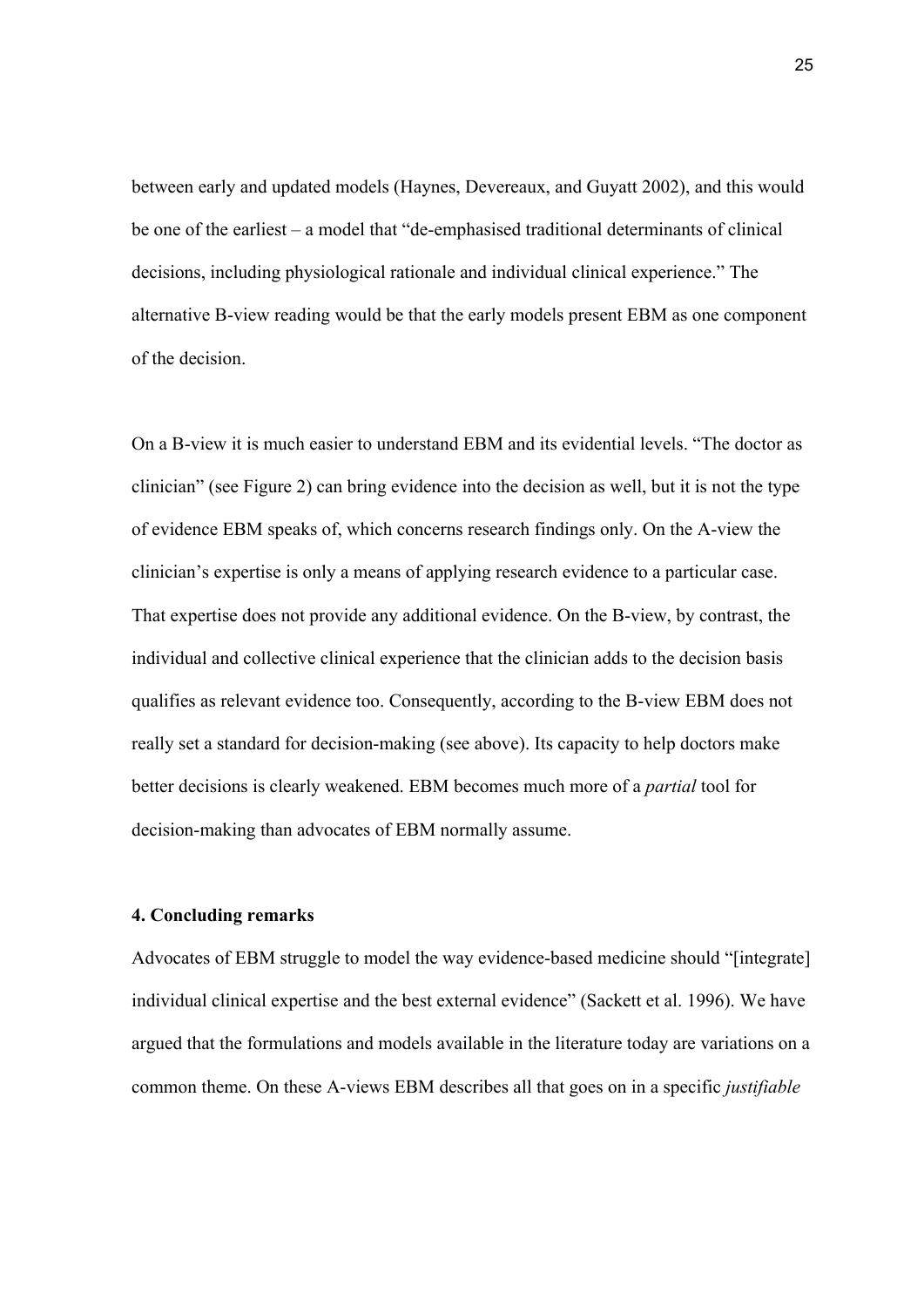medical decision. A-views inevitably create tensions in the concept of evidence they require.

For that reason alone B-views are of interest. On a B-view EBM describes just one component of the decision situation (a component usually based on evidence from clinical research). Together with other types of evidence, EBM leads to a justifiable clincial decision, but it does not describe the decision itself. The B-view is inspired by a 100-years older version of EBM, a Swedish standard that requires medical decision-making and practice to be consistent with 'science and proven experience'.

In sum, the Swedish concept of 'science and proven experience' clearly resonates with several characteristics of evidence-based medicine. Like EBM it focuses on evidence (rather than opinion), on science, and on the need for integration.

However, the Swedish concept also differs from the concept of evidence-based medicine in that it clearly identifies two sources of evidence as special: science (vetenskap) and proven experience (beprövad erfarenhet). Comparing EBM and VBE, one is struck by the relative clarity of the Swedish notion.

#### **[Acknowledgements to be inserted after review]**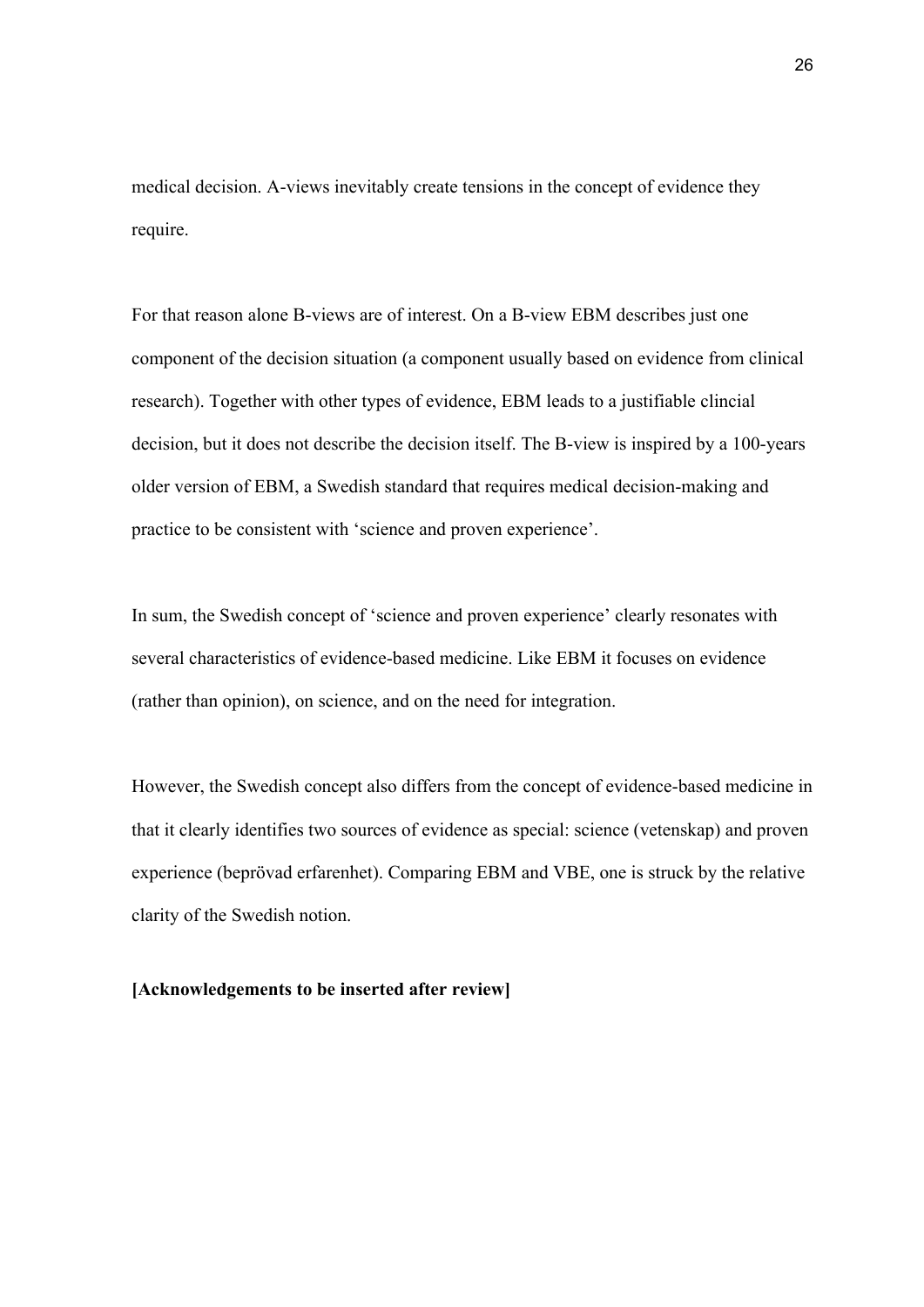#### **References**

"Patient Safety Act (2010:659)."

2010:800, Skollagen. Stockholm: Norstedts juridik.

- Andersen, Holly. 2012. "Mechanisms: what are they evidence for in evidence-based medicine?" *Journal of Evaluation in Clinical Practice* 18:992-999.
- Asplund, Kjell. 2001. "Den evidensbaserade medicinen är nödvändig men inte tillräcklig: Bör kompletteras inom områden där det vetenskapliga underlaget är svagt."
	- *Läkartidningen* 98 (37):3898-3901.
- Cartwright, Nancy, and Jeremy Hardie. 2012. *Evidence-based policy – a practical guide to doing it better*. New York: Oxford University Press.
- CEBM. 2009. "Oxford Centre for Evidence-based Medicine Levels of Evidence (March 2009)." Accessed 2016 February 25. http://www.cebm.net/oxford-centre-evidencebased-medicine-levels-evidence-march-2009/.
- CEBM. 2016. "Making a Decision." Accessed 2016 February 25. http://www.cebm.net/category/ebm-resources/tools/making-a-decision/.
- Danek, K. 1969. "Towards a history of health." In *Nordisk medicinhistorisk årsbok*.
- EBMWG. 1992. "Evidence-based medicine. A new approach to teaching the practice of medicine." *JAMA* 268 (17):2420-2425.
- Eddy, David M. 2005. "Evidence-based medicine: A unified approach." *Health Affairs* 24  $(1):9-17.$
- Eklöf, Motzi. 2000. *Läkarens Ethos: Studier i den svenska läkarkårens identiteter, intressen och ideal 1890-1960*. Vol. 216, *Linköping Studies in Arts and Science*. Linköping.
- Fåhræus, Robin. 1950. *Läkekonstens historia, del III*. Stockholm: Bonniers.
- Haynes, R. Brian, P. J. Devereaux, and Gordon H. Guyatt. 2002. "Clinical expertise in the era of evidence-based medicine and patient choice." *Evidince-Based Medicine* 7 (2):36-38.
- Haynes, R. Brian, David L. Sackett, J.A. Muir Gray, D.J. Cook, and Gordon Guyatt. 1996. "Transferring evidence from research into practice: 1. The role of clinical care research evidence in clinical decisions." *Evidence-Based Medicine* 1 (7):196-198.
- Hont, Gabor. 2009. "Svensk sjukvårds nestor Lars Werkö död." *Läkartidningen* 106 (42):2672.
- Howick, Jeremy. 2011. *The Philosophy of Evidence-Based Medicine*, *BMJ Books*: Wiley-Blackwell.
- Ling, Sofia. 2004. *Kärringmedicin och vetenskap*. Edited by Torkel Jansson, Jan Lindegren and Maria Ågren. Vol. 212, *Studia Historica Upsaliensa*. Uppsala: Acta Universitatis Upsaliensis.
- Lääkäriliitto. 2014. *Läkarens etiska regler*. Finland: Lääkäriliitto.
- Persson, Johannes, and Lena Wahlberg. 2015. "Vår erfarenhet av beprövad erfarenhet: några begreppsprofiler och ett verktyg för precisering." *Läkartidningen* 112 (49).
- Porter, Roy. 1995. *Disease, Medicine and Society in England 1550-1860*. 2nd edition ed: Cambridge University Press.
- Pye-Smith, Philip H. 1900. "Medicine as a Science and Medicine as an Art." *The Boston Medical and Surgical Journal* 143 (8):173-177. doi: doi:10.1056/NEJM190008231430801.
- Rosenberg, William, and Anna Donald. 1995. "Evidence based medicine: an approach to clinical problem-solving." *BMJ* 310:1122-1126.